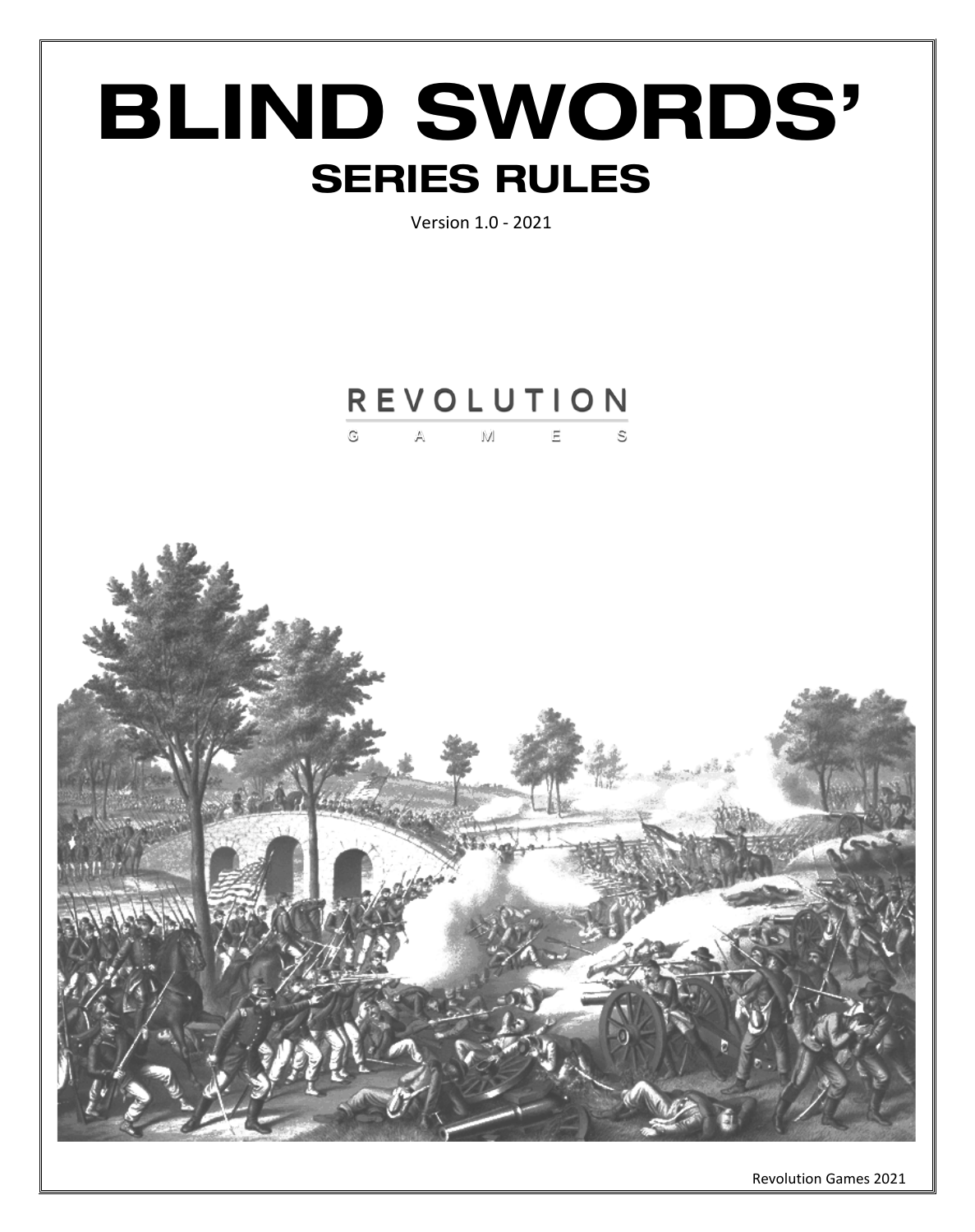### **Contents**

| 1.0  |  |
|------|--|
| 2.0  |  |
| 3.0  |  |
| 4.0  |  |
| 5.0  |  |
| 6.0  |  |
| 7.0  |  |
| 8.0  |  |
| 9.0  |  |
| 10.0 |  |
| 11.0 |  |
| 12.0 |  |
| 13.0 |  |
| 14.0 |  |
|      |  |

# <span id="page-1-0"></span>**1.0 Introduction**

This rulebook is used for the series of American Civil War games published by Revolution Games using the **Blind Swords'** chit-pull system. The "Blind Swords'" system emphasizes the three "FOW's" of military conflict: *fog-of-war*, *friction-of-war* and *fortunes-of-war*. With each chit pull, players will be challenged to make tough decisions based on their assessment of the situation at that moment. Unlike traditional chit-pull systems, the **Blind Swords'** system ensures that no combat units can be counted on, or conversely, counted out. This yields an environment of tense action and constant surprises – an environment that will challenge each player. Each game in the series will include exclusive rules that cover the situations unique to that battle.

# <span id="page-1-1"></span>**2.0 Unit Counters, Markers and Chits**

**2.1 Unit Counters**represent the fighting troops of each side. The gray-colored units are the Confederate player's forces (also called "CSA") and the blue-colored units are the Union player's forces (also called "USA"). At the top of each infantry or cavalry counter is the unit's Brigade affiliation, highlighted in a Brigadespecific color. The Unit's regimental/battalion name is shown in the middle of the counter. Cavalry units have a brown horse head on the counters front. Most cavalry units, not all, have a second counter with a horsehead outline. This represents the unit when dismounted. Artillery units have the battery commander's name at the top of the counter and the battery/section name in the middle of the counter. The unit's Strength Points, Weapon Type, and Cohesion Rating are listed in that order on the bottom of the counter.



 *Note that there is no Movement Allowance listed on the counter – a unit's Movement Allowance is determined by the unit's type, and orders, in the exclusive rules of each game.*

The front of the counters shows the unit at full effectiveness and is called its **Fresh** (*FR*) side, while the reverse side shows the unit at reduced effectiveness and is termed its **Battleworn** (*BW*) side. The Battleworn side has a lighter background. Units that are totally ineffective ("Broken") are removed entirely from the map board and placed on the Broken Track (see 12.8).

*Note that some units have only a BW side – these are termed Fragile Units and are indicated with a yellow circle around their SP. These units are instead eliminated from the game when they would normally be Broken.*

**Strength Points (SPs)** indicate the relative size of the unit; 1 SP equals 50 men. This number is used for combat and stacking purposes. The reverse side of the counter (the *BW* side) shows a reduced SP value. An SP value of "**C**" stands for cadre-strength (meaning the unit is down to a core size of about 25 men) and counts as **½ SP**. In some cases, reference is made to a unit's *printed* SP value (shown on the counter on its *FR* or *BW* side, whichever side is facing up at that moment) and in other cases refer to the *modified* SP value, which is the printed SP value adjusted for any applicable markers or game conditions (such as Weapon Range) that modifies the unit's usable SPs but can never be modified below 0.

**Weapon Type** identifies what kind of weapon the unit is primarily armed with. This is important in Fire Combat Range determination and sometimes in Close Combat.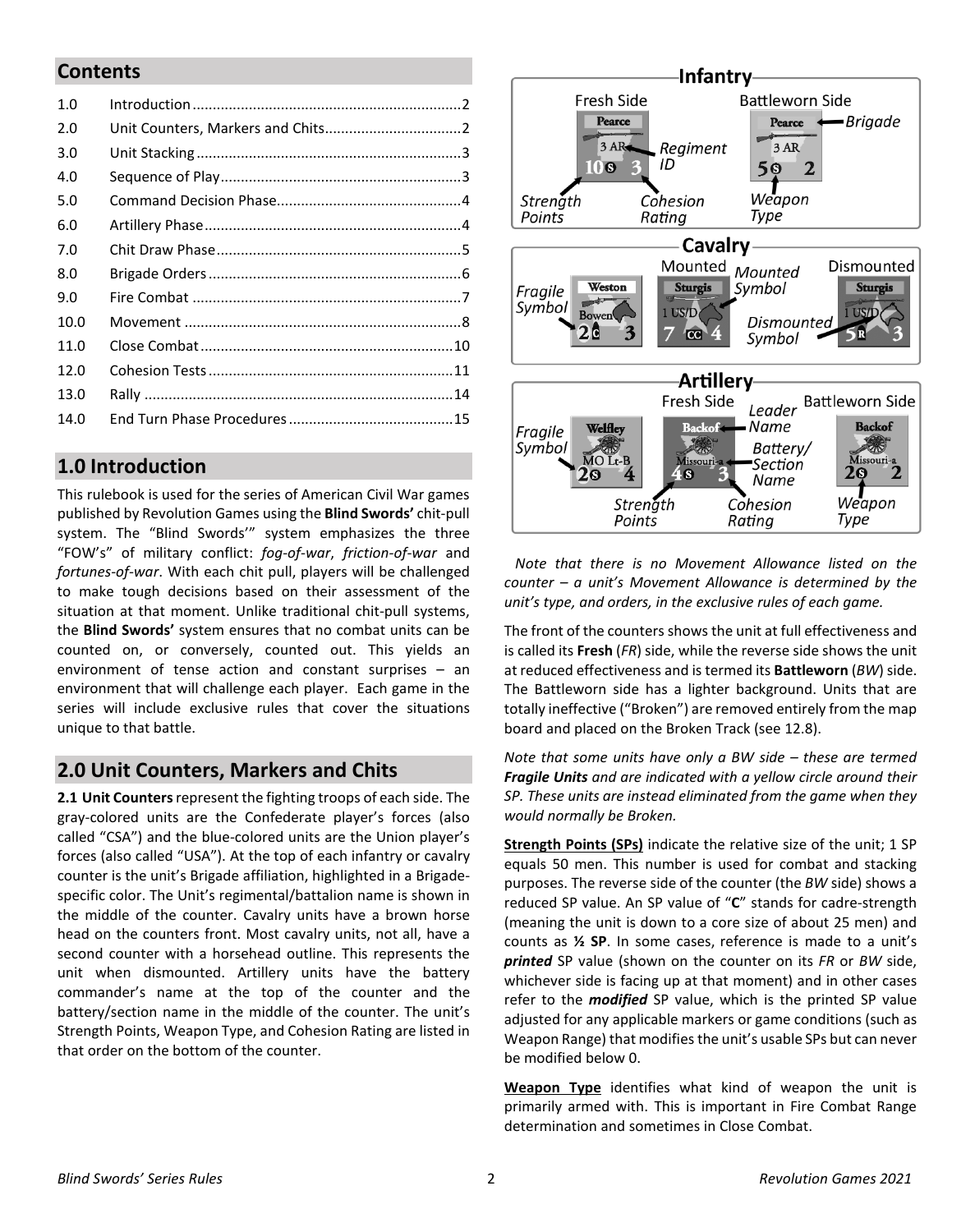**Cohesion Rating (CR)** reflects the unit's training, discipline, experience, and morale. The higher the number, the better the unit will generally perform. A unit's CR can be modified but can never go below "**0"** or above **"6"**.



**2.2 Gameplay Markers:** The "Shaken/Disrupted" marker is used to indicate the affects of Morale Hit (MH) results (see 12.5). There are two "Victory Point" markers ("x1" and "x10") that should be placed on the Victory Point Track to indicate the net Victory Points for one side or the other. The Game Turn marker is used to mark the current game turn. Additional gameplay markers will be identified in the exclusive rules of each game.



**2.3 Brigade Activation Status Markers** are used as a player aid to help keep track of which Brigades have been activated during the current turn. Each player should arrange the markers in front of them

so that the "Available" side faces up (the side with the flag). When a Brigade is activated by Division Activation (only), its status marker is flipped over to its "Activated" side (see 7.3).

**2.4 Chits** are counters that are drawn from an opaque container and specify either a formation of units to be activated or an event to implement. There are three types of chits:



**Activation** represents a brigade, division, or Commander in Chief (CIC) each showing the name of a leader and his Command Rating. A second set of Activation chits with a "red cross" graphic added are leader casualty chits. These chits are substituted for the regular chits when the corresponding leader becomes a casualty due to the **Fog of War** Wild Event chit. (See exclusive rules

for each game)



**Event** which is describe in the exclusive rules of each game and

**Fortunes** of War

**Wild** (either the Fog of War or Fortunes of War chits).

**2.5 Charts and Tables:** Are described in the exclusive rules of each game.

**2.6 The Draw Cup** holds all the chits, of both sides, currently in the game for random draw. The players must supply the cup, which can be any opaque coffee cup, bowl, etc.

**2.7 Dice** are not included in the ziplock version the game – players must supply their own. Each player should have at least two six-sided dice. One should be colored and the other white.

**2.8 Universal Rounding Rule:** In all cases where a unit's values are altered (SPs for Weapon Ranges, Canister, etc.), any fraction is maintained until the end of the calculation. When the calculation is totally complete, any remaining fraction is *dropped* (i.e., rounded down) with the exception that a fraction of ½ SP is retained and may fire on the **C** column of the Fire Combat Table.

## <span id="page-2-0"></span>**3.0 Unit Stacking**

**3.1 Stacking Limits:** Stacking refers to the placement of more than one counter in the same hex. The maximum number of unit counters that can physically occupy a hex at the end of a given Phase or Step is determined by the combined units' total unmodified Strength Points, i.e., **use the SP** *printed* **on the counters**. Do not apply any modifiers from Morale Hit markers, etc. Stacking limits can normally be exceeded during movement or retreat (however, see case "c" below) as long as they are met at the end of each unit's movement or retreat. The maximum number of SPs allowed in a single hex is defined in the exclusive rules of each game. However other situations effect stacking, as follows:

- **a. Artillery Units:** Artillery units do not count their full SPs when figuring stacking. See the Artillery Stacking Table on the Player Aid. Example: 6 SP of guns counts as 4.5 SP for stacking purposes.
- **b. Cavalry Units:** Cavalry units may not stack with infantry or artillery units at the end of movement or retreat. They may stack with other cavalry units normally. **(The definition of a cavalry unit is a unit that is mounted. Dismounted cavalry is treated as infantry).**
- **c. Road Hexes:** If any moving unit wishes to use any **Road** or **March Column** movement cost (see 10.5), the stacking limit is in effect always*, not just the end of the turn.*
- **d. Accidental over-stacking:** If a player is found to have accidentally over-stacked a hex, then just displace the units to the rear in some manner acceptable to both players.

# <span id="page-2-1"></span>**4.0 Sequence of Play**

Each game is played in a series of Game Turns, the actual number of turns depending on the scenario selected. Every Game Turn is played in a predetermined sequence of Phases. Each Phase must be completed in its entirety before proceeding to the next Phase. **Players should note that in this game fire comes before movement.** The Sequence of Play is summarized as follows:

- **1. COMMAND DECISION PHASE**
	- **a. Both players choose event chits and setup draw cup**
- **2. ARTILLERY PHASE**
	- **a. Union Artillery Step (move or fire)**
	- **b. Confederate Artillery Step (move or fire)**
	- **c. Both sides alternate "a" and "b" above until done**
	- **d. Artillery Rally/Rebuild Step**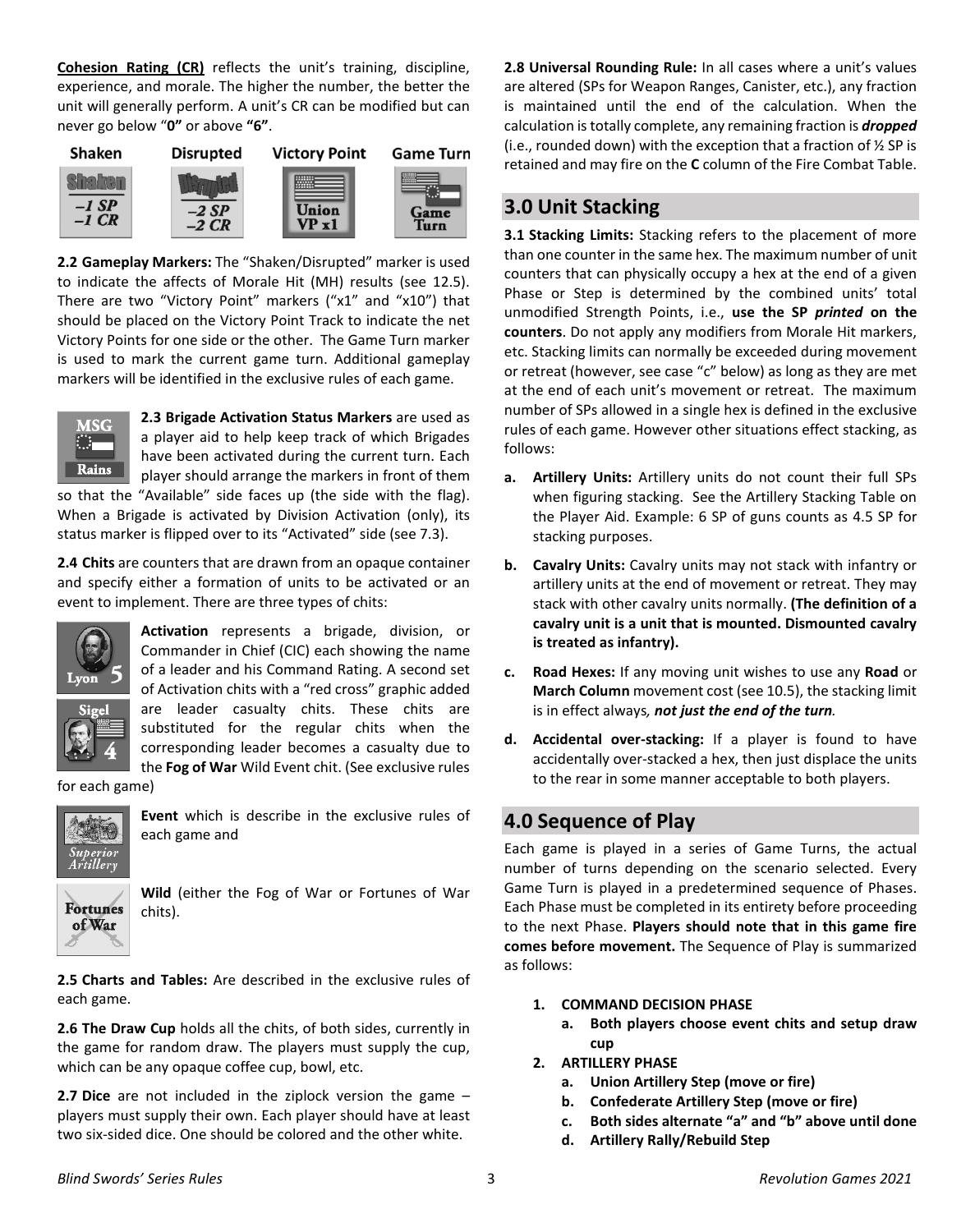#### **3. CHIT DRAW PHASE**

- **a. Held Event Chit Step (play any held events)**
- **b. Draw Chit Step**
	- **If Event chit, owning player keeps it or plays it, draw new chit**
	- **If Wild chit, resolve immediately, draw new chit**
	- **If CIC chit, owning player selects brigade and proceeds to Phase 4 or holds the chit**
	- **If Division Activation chit, proceed to Phase 4**
	- **If Brigade Activation chit proceed to Phase 4**
- **4. BRIGADE ACTIVATION PHASE**
	- **a. Orders Step**
	- **b. Fire Combat Step**
	- **c. Movement Step**
	- **d. Close Combat Step**
	- **e. Rally Step**
	- **f. If any chits remain in the cup, return to Phase 3.**
	- **g. If no chits remain in the cup, go to Phase 5**
- **5. END TURN PHASE**
	- **a. Final Held Event Chit Step**
	- **b. Victory Point Awards Step**
	- **c. Flip over all "Activated" brigade markers to their "Available" side.**
	- **d. Broken Track Adjustment step**
	- **e. Each player gathers all their Event chits together, none are saved for following turns, and then advance the Game Turn marker**

If the last Game Turn of the scenario has been completed, the game is over. Consult the exclusive rules to see who won.

### <span id="page-3-0"></span>**5.0 Command Decision Phase**

During this phase, the chits going into the draw cup are prepared.

**5.1 The Key Chit:** Each player first secretly chooses a number of their eligible Event chits determined by the exclusive rules of each game and places the Key Chit(s) directly into the draw cup.

This is an important step as it guarantees that at least one or more Event chits of your choice will be in the cup. Note, however, that it does not guarantee that it will be enacted this turn – the chit could still be drawn after the Fortunes of War Chit and thus cancelled.

**5.2 Included & Excluded Chits:** After placing their Key Chit(s) into the cup, each player then flips their remaining Event chits over to their back side. Then, depending on the exclusive rules of the game, each player draws a number of these chits (without looking at their Unique Event sides) and both players add these **included chits** to the cup. The remaining Event Chits are **excluded chits** and placed off to the side out of play – **these chits are not used this turn!** Players **may not** look at the Unique Event side of the excluded chits.

**5.3 Finishing the Draw Cup Setup:** Finally, place both players' eligible **Activation chits** for any formations currently in the game, eligible **CIC chits** (depending on the game), and both **Wild chits** into the draw cup.

## <span id="page-3-1"></span>**6.0 Artillery Phase**

Artillery units do not organizationally belong to any Brigade or Division. They are independent units and conduct their activities during the **Artillery Phase**. The Movement Allowance of all Artillery units is defined in the exclusive rules of each game.

**6.1 Union Artillery Step:** The USA player selects one hex containing one or more USA Artillery units and conducts Fire Combat (see 9.0) **or** Movement (see 10.0) with all Artillery units in that hex. Each eligible Artillery unit in that chosen hex may either conduct Fire Combat or Movement (not both!) in any order during this step. Resolve all such Fire Combat or Movement normally and to completion. Artillery units stacked in the same hex that are all opting to issue Fire Combat at the same target hex may add their SPs together into one fire total. Artillery units that either Move or Fire in this step will be finished for this entire phase – players should turn a unit's counter or otherwise mark it to indicate that it has already activated during this step. At the end of this Step, all Artillery units in the activated hex are considered to have activated, regardless of whether they moved or fired.

**6.2 Confederate Artillery Step**: The CSA player conducts Fire Combat or Movement with all Artillery units in any one designated hex, in the same manner as the USA player.

**6.3 Alternating Artillery Steps**: Players alternate Artillery Steps until all Artillery units have been activated. If a player does not wish to activate a hex of Artillery units during their step, they may elect to "pass" and do nothing. By the same token, if a player runs out of eligible hexes to activate, they must "pass". If both players "pass", then the step ends, and game play moves on to the Artillery Rally step. A player who passed and has artillery that has not yet been activated may then activate a stack of artillery at a later point in the sequence. The risk with passing is that your opponent may then pass and end the Alternating Steps and artillery that could have been activated will not get to be activated this turn.

**6.4 Artillery Rally Step**: After both players have finished this turn's Artillery Steps, each player then (USA player first) may choose a single Artillery unit that did not move, fire, retreat, or was flipped to Battleworn in the preceding Artillery Steps and that is stacked with or adjacent to any friendly Infantry unit. That chosen Artillery unit may then execute a Rally action (Recovery or Rebuild – see 13.1). Note that this is the only time during the turn that an Artillery unit may Rebuild.

#### **6.5 Artillery Movement and Fire Considerations:**

**a.** Artillery units **may not Engage** (voluntarily move within **two hexes** of an enemy unit, see 10.6.

**Important:** take special note of this restriction! It will come up often. If an artillery unit finds itself in such a position due to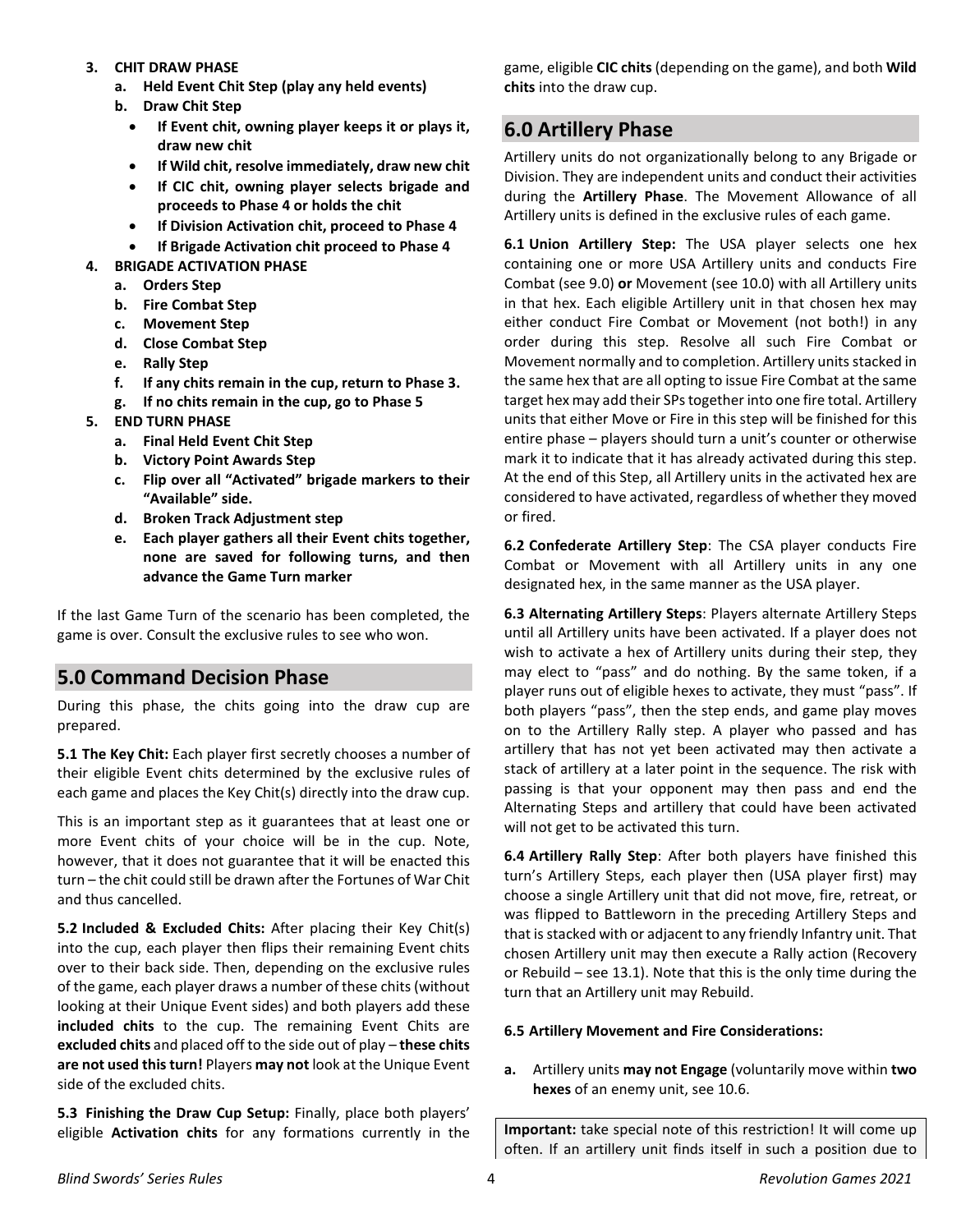enemy movement, enemy advance after close combat, or a retreat, it may remain in position or voluntarily increase the distance from the enemy unit(s) during its activation. Such increasing of the distance may entail entering a hex that is 2 hexes from enemy units if the artillery unit started the move adjacent to an enemy unit.

**b.** If an Artillery unit that has not yet activated this phase is forced to conduct **Retreat** movement (only) due to enemy Artillery fire, the retreat move is considered to be its activation. Mark it as being activated accordingly.

## <span id="page-4-0"></span>**7.0 Chit Draw Phase**

The central mechanic that drives the action in *the "Blind Swords'"* system is the chit-pull system. This will direct the players as to who can move and fight or conduct certain actions.

**7.1 Held Chits:** Before a new chit is pulled from the cup, both players may play one or more Event or CIC chits they are currently holding. First the USA player announces whether they will play a chit and if so, resolve the actions of that chit. If the CSA player, then wants to play a chit they may do so. Then back to the USA player to play a chit and so on till both players have played any held chits they wish to play.

**7.2 The Designated Chit Puller:** It is suggested that the CSA player draw the chits on odd Game Turns and the USA player draw the chits on even Game Turns. Since counters have a beveled edge, it is possible to tell back from front when drawing chits from a cup. Try to draw the chits with the back up as this allows the event chits to remain secret.

**7.3 Drawing and Applying a Chit:** The designated chit-puller randomly draws one chit from the draw cup. Depending on the type of chit drawn, proceed as follows:

**Event Chit:** If an **Event** chit is drawn, hand it to the owning player (USA for a blue chit; CSA for a gray chit). The player may look at it and may play it immediately (if applicable). Otherwise, the player keeps the chit in front of them (face down so the opponent cannot see it) and saves it for later use or plays it on the Player Aid Card as a Unique Event. Consult the **Unique Event Descriptions** section on the back of each player's Player Aid for a full explanation of each Event and how it is applied to play. Some Events must be played immediately, and others can be played immediately or held. Event chits that are held are placed face down in front of the owning player. A held Event chit can be played at any appropriate time (as per its description) and is discarded afterward. Normal play then resumes. The back of the Event Chit in some games has the wording "Command Event". The effects of the Command Event will be included in the Exclusive Rules of each game.

Players should study the **Unique Event Descriptions** section before play, as the timely use of these chits can provide each player with singular opportunities to affect the game.

- **Wild Chit:** If either of the two **Wild** chits is drawn, its effect is immediately enacted, with any necessary die roll being made by the non-chit-pulling player. After resolving any effects of the chit, discard the Wild chit for the turn and draw another chit.
- **a. The Fortunes of War:** This chit means that the **next chit pulled will be negated**. When the *Fortunes of War* chit is pulled, discard it immediately. Then draw the next chit normally. If the chit is an **Event**, **CIC,** Brigade Activation **Chit** or the **Fog of War** chit, it is **immediately discarded** with no effect. If it is a **Division Activation** Chit, the owning player must select an eligible Brigade from that Division and **mark it as "Activated"**, **without allowing it to do anything.** The Brigade may not even do a Limited Activation! The owning player then returns the Division Activation Chit to the draw cup if any unactivated Brigade remains in the Division, otherwise discard it for the turn.
- **b. The Fog of War:** When the *Fog of War* chit is drawn, the non-chit-pulling player rolls one die and consults the Fog of War Chit Table on the player aid (The Fog of War effects are different in each game in the series). After all effects are resolved, the *Fog of War* chit is discarded (unless deployed onto the map) and the next chit is drawn.

The *Fog of War* chit allows for the occurrence of those rather unusual or unexplained troop movements and attacks that have often happened throughout military history. Instances of misidentified friendly and enemy formations and seemingly suicidal charges are also represented with this chit. In addition, officers of both sides were at great risk and this chit reflects the high casualty rate amongst Civil War generals.

• **CIC Chits:** When a CIC chit is drawn, the owning player may have to first roll to activate the chit (some CIC chits have an activation number, some are automatic) and if successful, may then select any one of that sides Brigades in the game to activate – **even if it has already been activated this turn by a Division Activation Chit or Brigade Activation Chit** – or hold the chit for later use (at the start of the Chit Draw Phase). The player may then perform a **Full Activation** and conduct a **normal Brigade Activation Phase** with that Brigade. When finished, the Brigade Activation Status marker is **not flipped** to its "Activated" side (unless it was already "Activated" before this CIC activation, in which case it remains on its "Activated" side). The CIC chit is then discarded, and a new chit is drawn. Unlike a Division Activation chit (see below), there is no **Limited Activation**  for a brigade when the CIC fails to activate.

**Important:** note that this means that a Brigade can be activated twice in a Game Turn – once by being selected with a Division Activation or Brigade Activation (see below) and once with a CIC activation.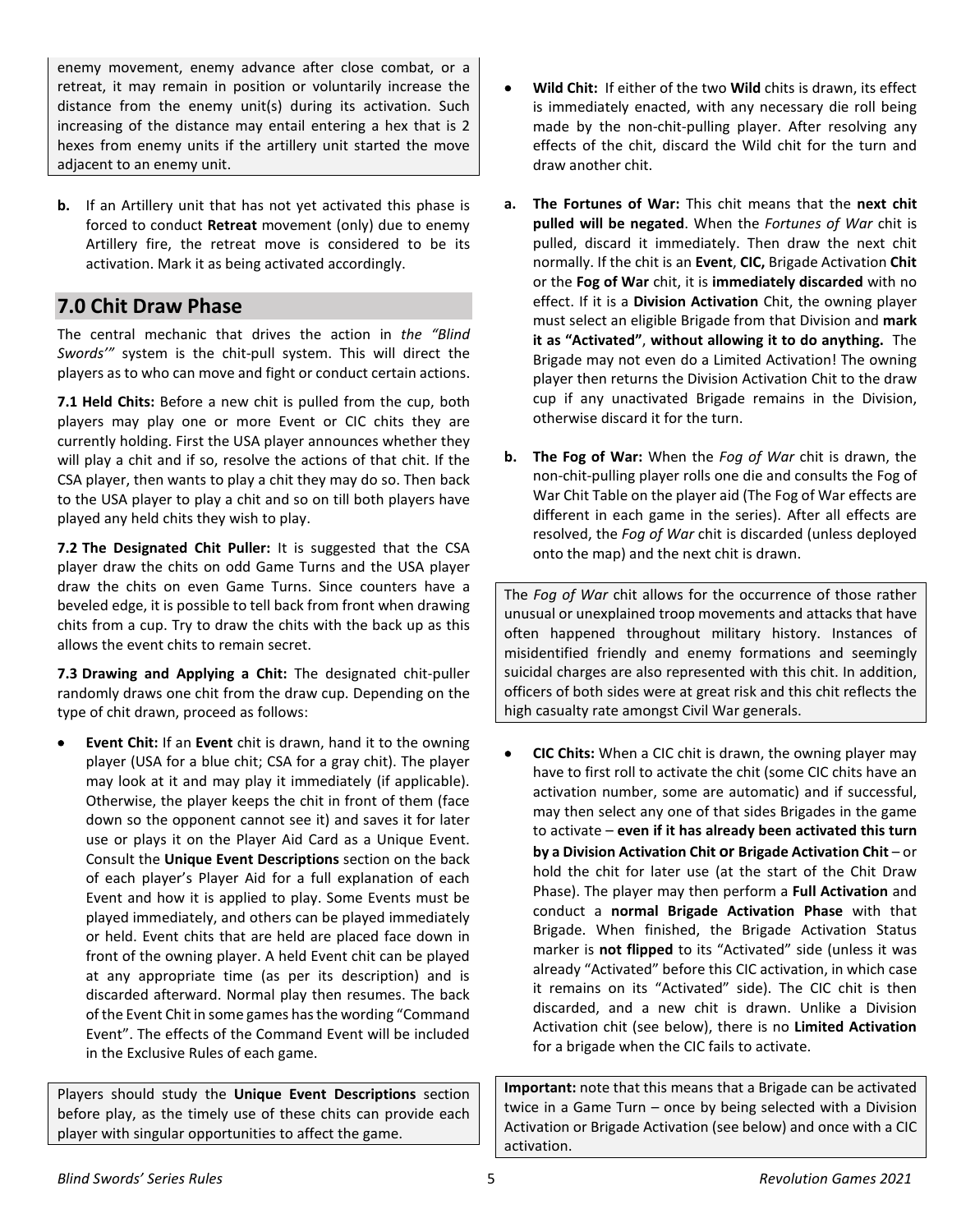- **Division Activation Chit:** If a **Division Activation** chit is drawn, the owning player immediately rolls one die (before selecting a Brigade) and compares it to the **Command Rating** shown on the chit.
	- If the die roll is **less than or equal to** the Command Rating, one eligible Brigade may perform a *Full Activation*. The player selects any one Brigade belonging to the drawn Division that has not yet been activated this Game Turn (use the Brigade Activation Status markers as an indicator). The player announces the now activated Brigade, flips its Brigade Activation Status marker over to its "Activated" side and proceeds to the **Brigade Activation Phase**.
	- If the roll is **greater than** the Command Rating, the player selects an eligible Brigade and flips its Brigade Activation Status marker as above, but that Brigade may only conduct a *Limited Activation*. This means that units in the Brigade may **only conduct a normal Fire Combat Step**. No other activities can be conducted this phase.

After the selected Brigade is finished, if there are still Brigades belonging to the drawn Division that have not yet been activated, place the Division Activation Chit back into the cup. If there are no unactivated Brigades remaining in the Division, discard the Division Activation Chit. In either case, draw the next chit. A Brigade that has no units remaining on the map, or in the available box on the broken track, may **not** perform a Full Activation or a Limited Activation. Remove the Brigade Activation Status marker from the game until the brigade has units on the map or in the available box.

- **Brigade Activation Chit:** If a **Brigade Activation** chit is drawn the owning player immediately rolls one die (before selecting a Brigade) and compares it to the **Command Rating** shown on the chit.
	- If the die roll is **less than or equal to** the Command Rating, the Brigade may perform a *Full Activation*.
	- If the roll is **greater than** the Command Rating, that Brigade may only conduct a *Limited Activation*. This means that units in the Brigade may **only conduct a normal Fire Combat Step**. No other activities can be conducted this phase.

**7.4 Discarding Chits:** When a chit needs to be discarded, simply find a spot on the table near the Draw Cup to place discarded chits. These chits are no longer involved in the current Game Turn. At the end of the Game Turn, during the End Turn Phase (see 14.0), all unplayed chits have an opportunity to be played or discarded and then all these chits will be gathered up and used again next turn.

**Example:** It is Game Turn 6 and the USA player is the chit puller. The USA player reaches into the Draw Cup and pulls out a USA Event chit and keeps it. They can't use the Unique Event just yet (Command Confusion) so holds it for later use in the turn. The USA player draws the next chit, and it's the *Fortunes of War* chit and discards it, noting that the next chit drawn is to be discarded as well. The USA player then draws the McCulloch Division Activation Chit. The CSA player must then activate one of McCulloch's brigades without taking any action. The CSA player selects Pike's Brigade, flipping its Brigade Activation Status marker over to its "Activated" side (without activating any of Pike's units, due to the *Fortunes of War* chit). The CSA player places the *McCulloch's* Division Activation Chit back into the cup as McCulloch still has more brigades that could be activated. The next chit drawn is the *Van Dorn* CIC Chit and the CSA player decides to use it immediately rather than saving it for later in the turn (Note that Van Dorn has no command rating, he automatically activates a brigade; in some games the CIC may have a command rating). The CSA player selects McIntosh's Brigade to activate (even though it's already been activated earlier this turn) and gives it an **Attack** Order. The USA player then plays the *Command Confusion* chit that was previously held, and a die is rolled. A roll of "1" means that the CSA player must change McIntosh's order to **Regroup**. McIntosh's units cannot move or conduct combat but may conduct Recovery or Rebuilding.

# <span id="page-5-0"></span>**8.0 Brigade Orders**

When a Brigade is selected to be activated, either by Division Activation Chit, Brigade Activation Chit, or CIC Chit, it must proceed through each Step of the Brigade Activation Phase. The first step is the **Orders Step**.

**8.1 Types of Brigade Orders:** There are four possible **Orders**that a player can assign an activated Brigade during the **Orders Step**, each with its own gameplay parameters. The four Orders are **Attack**, **Defend**, **Maneuver** and **Regroup**. When activating a Brigade, the player announces the Order they are assigning to it.

**8.2 Attack:** The Movement Allowance for each infantry or cavalry unit is found on the game player aid in the section labeled Brigade Order Details. The Brigade's units may **Engage**  enemy units (see 13.6) and conduct Fire Combat and/or Close Combat. However, the units may not conduct a **Rally** (13.0) and may not use the **March Column** movement rate (10.5).

**8.3 Defend:** The Movement Allowance for each infantry or cavalry unit is found on the game player aid in the section labeled Brigade Order Details. The Brigade's units may **Engage** enemy units but may only conduct **Fire Combat** (no **Close Combat** can be initiated). Units under this Order may conduct a **Rally** (but with less efficiency than when under a **Regroup** Order – see 13.2).

**Gameplay Note:** Be aware that the Fire Combat Step takes place **before** the Movement Step and that firing **does not** preclude movement in the same Activation nor Close Combat (under an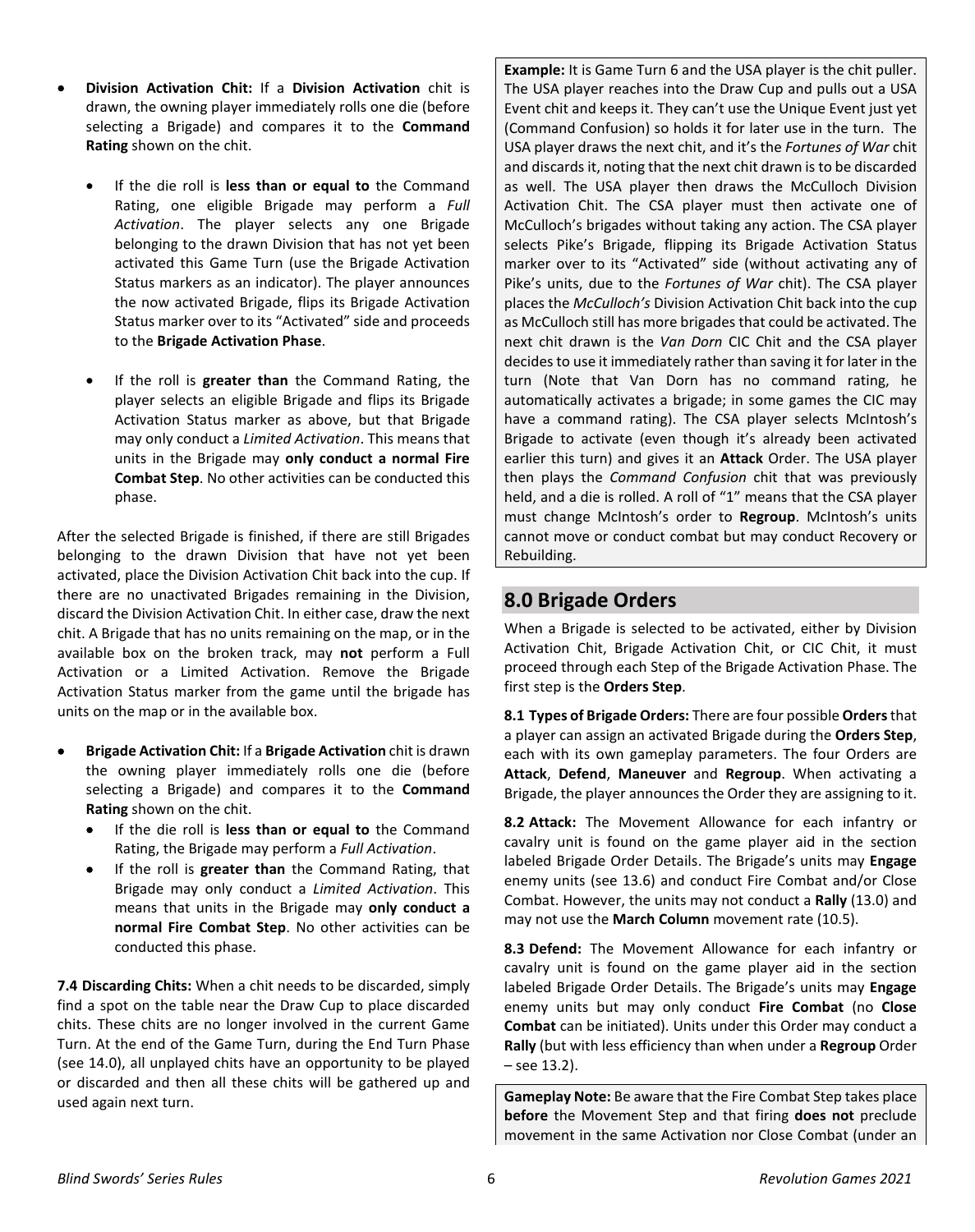Attack Order). This is important when planning tactics under Attack and Defend Orders.

**8.4 Maneuver:** The Movement Allowance for each infantry or cavalry unit is found on the game player aid in the section labeled Brigade Order Details. The Brigade's units cannot **Engage** the enemy nor conduct any kind of combat, but they may start Engaged. In addition, these units *may not* **Rally**. This is the only Order under which infantry and cavalry units may use the **March Column** movement rate.

**8.5 Regroup:** This Order allows units to **Rally**. However, units under this Order may not move, and may not conduct any kind of combat.

### <span id="page-6-0"></span>**9.0 Fire Combat**

The second step of the Brigade Activation Phase is the Fire Combat Step. Fire Combat is announced and resolved to conclusion for each eligible unit or group in any order desired by the owning player. Artillery units do **not** fire when a Brigade is activated but do use this procedure when they are allowed to fire.

**9.1 Firing Eligibility:** Units fire individually or by eligible group of units, and each fire is resolved completely before moving to the next one. Each unit can fire only once in the phase, and can only fire at one enemy target hex, but an enemy hex can be targeted multiple times by different units. Firing units may only target enemy units to which they have a **Line of Sight (LOS)** and that are within **Range** of their weapons.

- **a. Line of Sight (LOS):** For a unit to fire at a target two or more hexes away, it must be able to "see" the target unit. To determine LOS, draw an imaginary line from the center of the firing unit's hex to the center of the target unit's hex (a piece of string is useful here). The LOS can be **Blocked** (preventing fire entirely), **Obscured** (reducing the effectiveness of fire) by intervening terrain (as defined in the exclusive rules), elevation changes**,** or unit-occupied hexes that the LOS touches, or **Clear** (meaning a clear LOS that is not Obscured or Blocked). *Note that the terrain covering the majority of a hex is considered to span the entire hex – thus, a LOS traced through any part of a hex is affected by the majority terrain in that hex. The LOS trace does not have to contact the actual terrain image. Units' LOS is not affected by their own hex when firing out of hexes that have terrain that blocks LOS.*
- **b. Overhead Fire:** Any unit may fire over **enemy** units at farther targets. Infantry and cavalry units may not fire over friendly units. Artillery units may fire over friendly units if they are not using Canister Range Fire and the friendly unit is not adjacent to the targeted unit.
- **c. Weapon Ranges:** Every unit has a **Weapon Type** listed, and each Weapon Type has assigned Ranges (see the **Weapon Ranges Table**). Range is measured in hexes from the firing unit (excluded) to the target unit (included). A unit's Range is divided into three categories: **Effective, Long**, and

**Extreme**. Artillery units have an additional Range category called **Canister**.

- i. **Effective Range:** Unit fires at full SP value.
- ii. **Long Range:** A unit firing at more than Effective Range, up to its listed Long Range, has its **SPs halved**.
- iii. **Extreme Range:** A unit firing at greater than Long Range, up to its listed Extreme Range, has its **SPs quartered**.
- iv. Canister Range is used only by Artillery units and *increases* their SP strength by 50%.
- **d. Other SP Modifiers:** A unit's SPs are modified by 50% for *each* of the following cases: **Opportunity Fire** (see 10.7) and **Supporting Defensive Fire** (see 11.3a).
- **e. Multiple Firing Units:** Firing is normally resolved by individual units. However, firing **Infantry** units *stacked in the same hex,* or *stacked in two adjacent hexes*, may add their SPs together into a single Fire Combat total. Cavalry units always fire individually regardless of stacking with or being adjacent to other units. For the infantry units in two adjacent hexes to be eligible to fire together, they must all be from the same Brigade. **Artillery** units *stacked in a single hex* may add their SPs together into a single Fire Combat total, but Artillery units in adjacent hexes may not add their SPs together. When combining units' SPs, any Weapon Range considerations are applied normally and individually affect each unit's SP contribution to the total. Add all fractional SPs together and then use the Universal Rounding Rule (see 2.8). When Infantry units in adjacent hexes combine fire, the most restrictive LOS condition that applies to either hex is applied to the combined fire. If Artillery and Infantry units are stacked together and issue Defensive Fire, or Supporting Defensive Fire at the same attacker, add their eligible SPs together (and modify the two units separately as well).

**9.2 Target Eligibility and the Lead Unit:** When conducting Fire Combat, Players must determine which unit in the targeted hex is the **Lead Unit**. The Lead Unit uses its CR in resolving any Cohesion Test resulting from the fire.

- If there is only **one unit** in the targeted hex, it is the **Lead Unit**.
- If there are **multiple units** in the targeted hex, the **Lead Unit** is the one with the *largest printed* SP value in the hex. If multiple units in the hex are tied for the largest printed SP value, the owning player selects any one of those units to be the Lead Unit.

**9.3 Fire Combat Procedure:** The owning player of the firing unit(s) declares an eligible enemy target hex. The player finds the column on the **Combat Results Table** (CRT) that includes the total number of modified SPs firing at the target hex. **If the firing unit does not have at least ½ SP ("C") firing** after any initial SP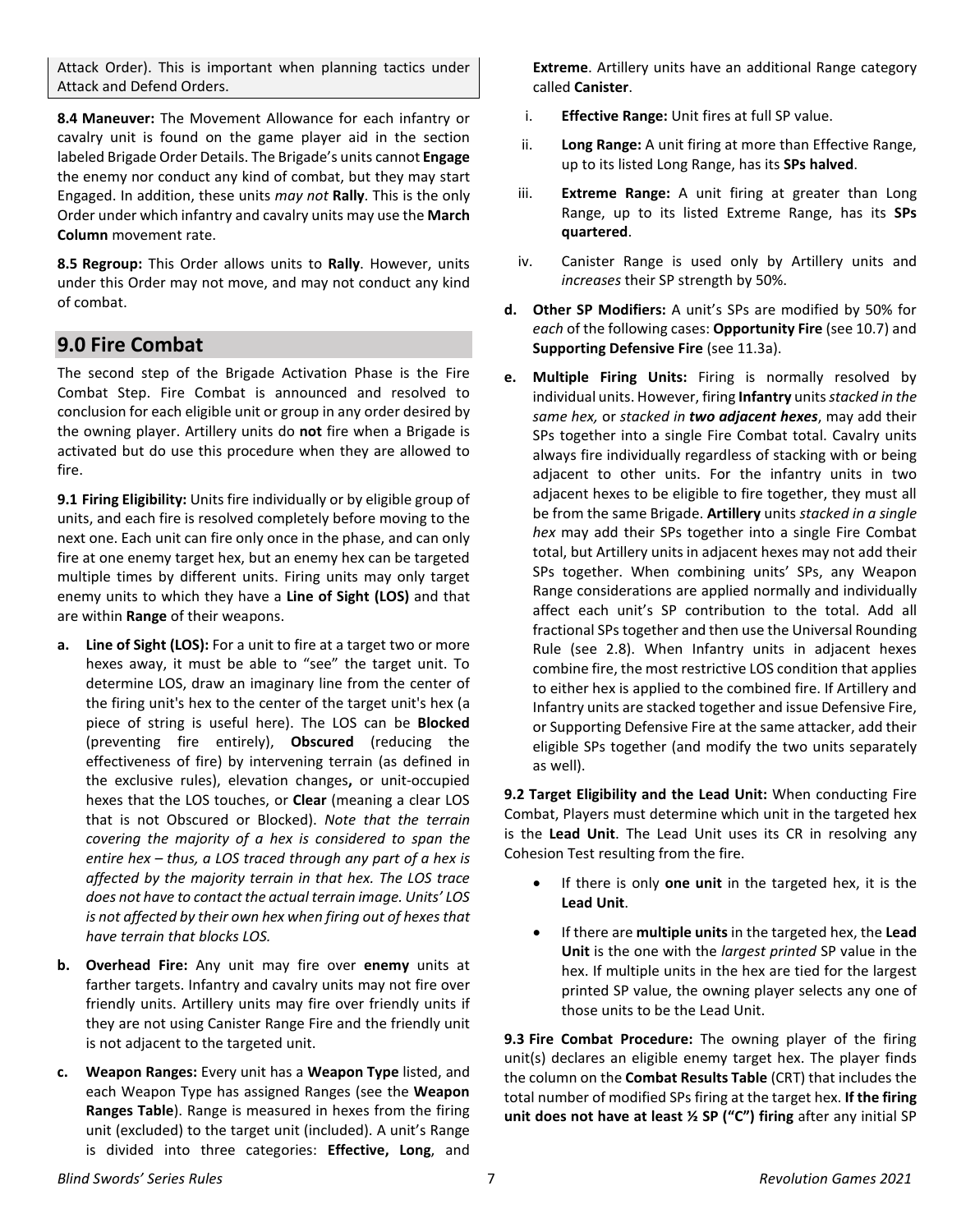adjustments for Morale Hits, Weapon Range, Opportunity Fire, and Supporting Defensive Fire, then it **cannot Fire.** 

**CRT Column Shifts:** The player then consults the list of possible **Fire Combat Column Shifts,** found in the exclusive rules and below the CRT, that would apply to this combat. Shifts can move to the left or to the right of the initial column. Combine all applicable column shifts first; then apply the net shift to get the final SP column to use. Fire with column shifts beyond the left of column "**C**" is ignored. **Exception: Defensive Fire** is resolved on the "C" column even if shifts take it beyond that column. Fire with column shifts beyond the right of column "**23+**" are resolved on column "**23+**." The column shifts for each game will be listed in the exclusive rules and the Combat Results Table.

- **a. Resolving Fire Combat:** When the final adjusted SP column is determined, the active player rolls two dice. Read the colored die first and the white die second to form a twodigit number that will range from **11** to **66**. For example, a roll of colored die **2** and white die **4** is read as "**24**." The player then looks down the SP column to find the row containing the rolled number and checks the result contained in that box. If the result is only a dash (-), the fire has had no effect and this Fire Combat resolution is over. If the result includes at least one colored box, the Lead Unit in the targeted hex may take a Cohesion Test.
- **b. Cohesion Test Determination**: Check the modified Cohesion Rating of the **Lead Unit** (see 9.2) in the targeted hex. If the number range of a colored box in the combat result includes the Lead Unit's modified CR, that unit is subject to a **Fire Combat Cohesion Test**. The color of the corresponding box dictates which Cohesion Test is required – red is **Severe**, yellow is **Tough,** and green is **Routine**. If the Lead Unit's CR is not included in a colored box, the result is treated as a dash (-) result and thus no effect.

**Fire Combat Example:** The *2nd MO Infantry* (3-3) from Sturgis' Brigade is located in a Clear terrain hex adjacent to the CSA 3rd AR Infantry Battalion (4-4), which occupies a Woods hex. It is the Fire Step of Sturgis' Brigade Activation Phase and the Brigade is under **Attack** Orders. The USA unit decides to issue Fire Combat at the CSA unit. The unit would normally fire with **3 SPs**, this is shifted two columns to the left for an **Obscured LOS** (firing into a Woods hex). That means the fire is resolved on the "**1**" column. The USA player rolls two dice and gets a **6** on the colored die and a **2** on the white die. The player reads down the "**1**" column to the range of results that includes "62" (this would be the "**61- 62**" line) to get the result of the fire. This gives a result of **-** | **0- 1** |**2-4**. The targeted hex has a Lead Unit with a CR of **4** and thus the fire has no effect. If the AK Infantry was **Shaken**, its CR would be modified to **3**, and it would have to take a **Routine** Fire Combat Cohesion Test. (Note that these values are for example purposes only.)

**c. Flanking Fire:** If a hex is targeted by Fire Combat (for any reason) from **two or more** different enemy units whose LOS into the target hex is *separated from the other LOS by at least one full hexside*, it is subject to **Flanking Fire**. To use

Flanking Fire on a hex, the firing player must announce all included fire attacks against the target hex prior to resolving any of them. Resolve this fire normally with all firing units involved in the Flanking Fire each receiving a one-column shift to the right. If all units in the targeted hex are retreated or placed on the Broken Track before all fire against it is resolved, any remaining firing units may fire at different targets. However, if any units remain in the originally targeted hex, all units announced to be participating in the Flanking Fire must still target that hex.

**Note:** To speed up the play of the game it is strongly suggested the player roll the dice for Fire Combat before figuring every single modifier (once you are familiar with the CRT). A low die roll is a miss against anything but the very lowest Cohesion Ratings.

### <span id="page-7-0"></span>**10.0 Movement**

Movement is conducted during the **Artillery Phase** (by Artillery units only) and the **Movement Step** (by activated Infantry and Cavalry units only). Certain Event chits also allow movement.

**10.1 Movement Procedure:** Units are moved one at a time (or one stack at a time, each completing its move before another unit or stack moves and cannot end their move in an overstacked situation. (See stacking limit in exclusive rules) Units move from hex to adjacent hex and expend **Movement Points (MPs)** as they enter a hex. Each unit has a **Movement Allowance**, representing the number of MPs that it can expend during each movement.

**10.2 Movement Allowance:** The distance an Artillery unit can move is listed on the player aid for each game. The distance Infantry or cavalry units can move in a step is based on the **Order** that was issued (see Player Aid for the movement allowances for each type of unit under each type of order) for the Brigade during the preceding Orders Step. Some Event chits can change a unit's Movement Allowance.

**10.3 Terrain Movement Costs:** Each hex has a dominant terrain feature and costs one or more MPs to enter. These costs differ for each type of unit. Refer to the **Terrain Effects Chart** of each game for these terrain costs. Where multiple Terrain types affect a unit entering a hex, their costs are cumulative. If a unit does not have sufficient MPs remaining to enter a hex, it must halt its movement in its current hex. However, a unit may *always* move at least one hex during its movement, regardless of terrain costs as long as it does not over-stack or enter prohibited terrain.

**10.4 Stack Movement:** A stack of units may be moved as one entity, or each individual unit can be moved separately, at the owning player's discretion.

**10.5 Roads:** A unit moving from any one **Road** hex to a *connected* **Road** hex (i.e., the road graphic itself crosses the hexside between them) pays only **1 MP** for each hex entered, regardless of the other terrain in the hex or on the hexside. This includes all types of Roads, Lanes, Trails, and Turnpikes.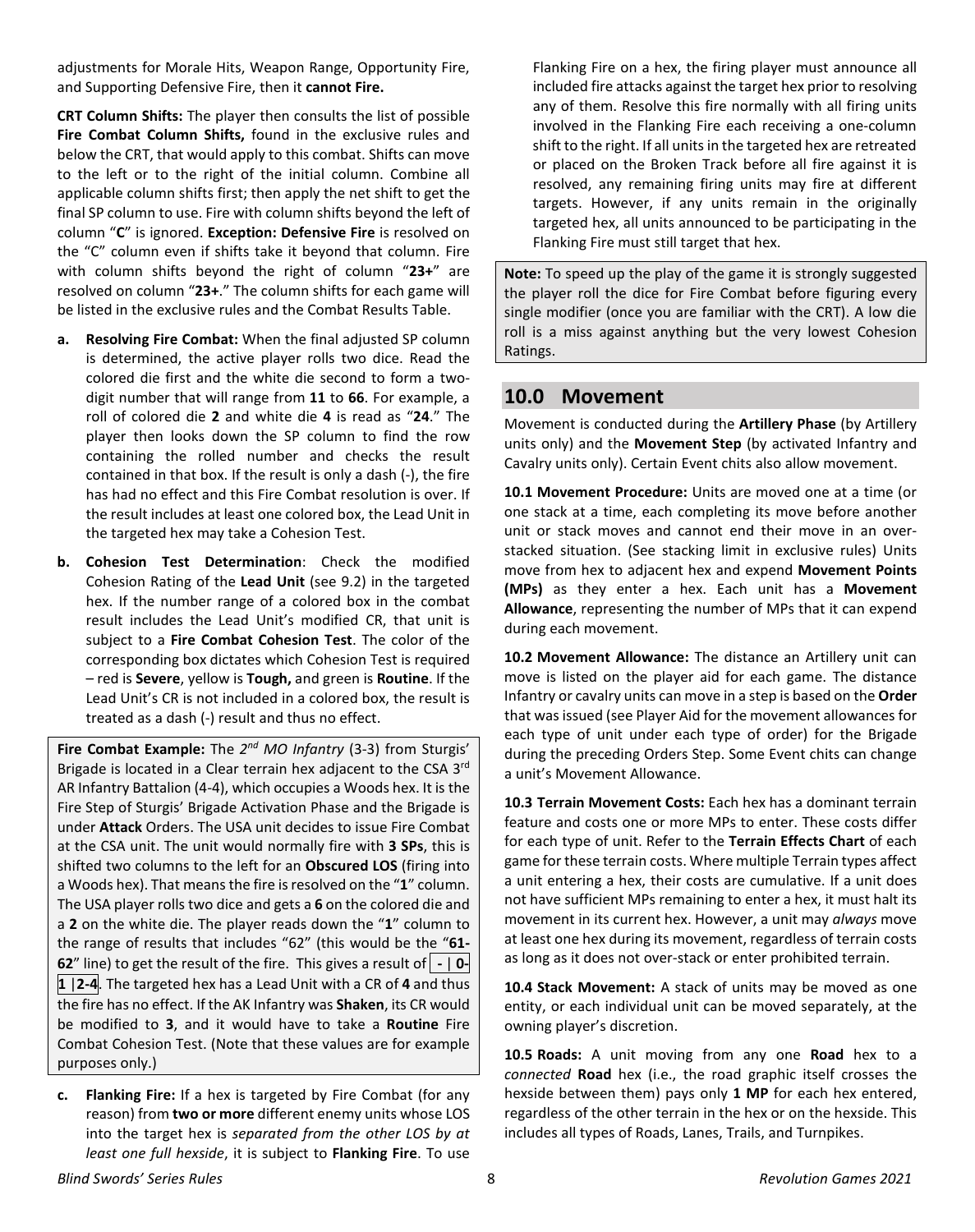- **a. March Column Rate:** A Cavalry or infantry unit that is under **Maneuver** Orders, or any **Artillery** unit pays only **½ MP** per hex entered when moving along *connected* Road and Turnpike hexes, regardless of the other terrain in the hex or on the hexside crossed to enter it. This movement rate is not allowed when moving on Lanes or Trails.
- **b. Road Stacking Limit:** The stacking limit when a unit is using the Road (all types) or March Column movement rate cannot exceed stacking limits **–** meaning that units *cannot even pass through a hex* containing other units at the Road or March Column rate if it would cause the total SPs in the hex to exceed the stacking limit. The moving unit or stack must pay the Movement Cost of the *other terrain* in a hex and on the hexside crossed if the stacking limit is exceeded in that hex.

**10.6 Engagement:** An **Infantry or Cavalry** unit becomes **Engaged** when it moves *adjacent* to any **enemy unit** during movement. An **Artillery** unit becomes **Engaged** when it is *within two hexes* of any enemy unit. **Artillery** units *may not voluntarily move* to become Engaged during their movement. Once artillery is engaged it may only voluntarily move to increase the distance from the enemy. Note that some **Brigade Orders**(see 8.0) do not allow Engagement.

**10.7 Opportunity Fire:** If a unit conducts movement (voluntary or not) out of a hex that is adjacent to one or more enemy units, it must first endure **Opportunity Fire** (Exceptions: Advance After Close Combat (see 12.7). This movement must first be announced, and the enemy player may then issue Fire Combat from all adjacent enemy units before the unit moves. If a stack of units wishes to leave from adjacent to an enemy, **each unit is moved individually and undergoes Opportunity Fire individually**. This fire is conducted normally (including being able to combine SPs of eligible firing units), except that units halve their SPs to resolve the fire. Apply all Fire Combat results normally, but the *moving unit* is automatically the Lead Unit – non-moving units in the same hex cannot be affected other than due to a Panic Result (see 12.1). If the moving unit suffers any Retreat result from this fire, its intended movement is cancelled, and it must conduct only the Retreat move. There is no limit to the number of times a unit can be subject to Opportunity Fire nor how many times a unit can issue such fire.

A unit conducting a **Retreat** move (see 12.3) does not qualify for Opportunity Fire in the initial hex of the retreat*.* In other words, enemy units adjacent to the Retreating unit when it starts its Retreat move may not issue Opportunity Fire. However, if the Retreating unit retreats more than one hex, it is subject to normal Opportunity Fire in each hex it exits after the first.

Note that this means that the retreating unit does not normally suffer Opportunity Fire from the units that caused the retreat in the first place. It will suffer fire from enemy units that it must retreat past as it runs away – essentially "running the gauntlet" if it is in a poor position.

**10.8 Cavalry Withdrawal:** When an enemy infantry or artillery unit moves within one or two hexes of a friendly mounted cavalry unit, the non-moving player may immediately retreat the cavalry unit one hex away from the moving enemy. (*A cavalry unit gets two chances to withdraw, at two hexes and at one hex.)* The hex the cavalry retreats to must be one that the cavalry unit may enter while mounted and may not be one that would create an over-stacking situation. There is no limit to the number of times a cavalry unit may withdraw one hex from various enemy moves in a turn. The cavalry unit may decide at any time to cease withdrawing and remain in position. The Cavalry unit does **NOT** suffer Opportunity Fire when withdrawing. The moving enemy unit may continue to move after the cavalry unit has withdrawn.

**10.9 Cavalry Mounting and Dismounting:** Cavalry units are either mounted or dismounted. They may change from one state to the other at any time during their movement by paying 3MP to change modes. Cavalry cannot mount up in terrain that would be prohibited to mounted units. The movement allowance of the unit remains the one that it began the movement with, minus the 3MP. If they do not have enough movement points left to pay the full cost, they may not mount or dismount this move. Mounting or dismounting adjacent to an enemy unit triggers Opportunity Fire (see 10.7). When mounting or dismounting, find the replacement counter that matches the desired state of the unit. Not all cavalry have a dismounted and mounted counter. Dismounted cavalry units are treated as an infantry unit for all purposes.

**10.10 Cavalry Charge Moves:** Mounted Cavalry units may make a special Charge Move which grants them a benefit in Close Combat. To charge, a cavalry unit must meet these conditions:

**a).** it may not be Shaken or Disrupted (see 12.5);

**b).** It must be in Clear terrain at the start of the movement step;

**c).** it may only enter Clear hexes;

**d).** it may not enter a hex so as to create an over-stacked situation at any time during its move;

**e).** it must end its Charge Move adjacent to an enemy unit;

**f).** the targeted enemy hex must contain only infantry and/or Artillery units in Clear hexes;

**g).** in all cases, the Charge Move may not cross a Slope or Steep Slope hexside nor can the targeted enemy unit be located through such a hexside.

If all these conditions are met, a Close Combat must then be declared during the Close Combat step. The Charging Cavalry unit will receive a bonus of two column shifts to the right if it is the Lead unit in the Close Combat.

**10.11 Reinforcements Arrival:** Artillery units are placed in the hex specified at the start of the Artillery phase, even if overstacked. Infantry and cavalry reinforcements are all placed in the specified hex, even over-stacked if necessary – only upon the units being activated with a Full Activation. A Limited Activation will simply "burn" the brigade's activation and the units will not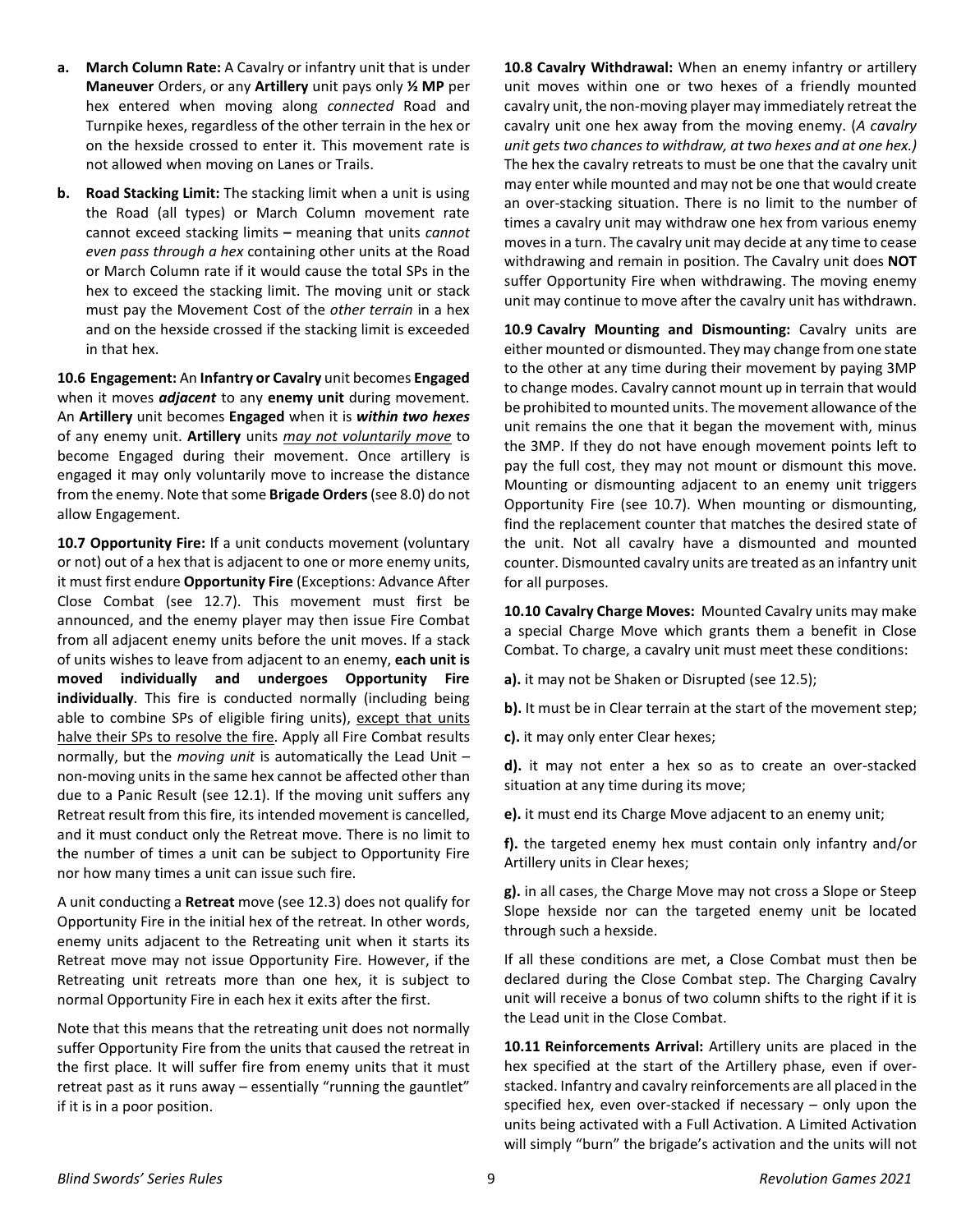enter the game at that time. Reinforcement units move normally from their initial location upon entry, and if over-stacked, must observe Stacking Limits at the end of that first move. Should the reinforcing units be frozen into an over-stacked situation (such as by being forced to operate under a Regroup Order by a Command Confusion event chit), the player must move one unit at a time, starting with the largest SP unit, to an adjacent legal hex until the initial hex meets the Stacking Limit. If the assigned hex is occupied by or adjacent to any enemy unit(s), the reinforcements are delayed until the next turn. If the originally assigned arrival hex is still occupied by or adjacent to any enemy unit(s) when the reinforcements are next activated, they instead enter at the closest eligible hex to the originally assigned arrival hex that is not occupied by or adjacent to any enemy unit(s). If multiple hexes qualify, the owning player may choose among them.

**10.12 Off-Map Withdrawals:** A unit may *voluntarily* move off the game map by paying **1 MP** to move from any map edge hex (regardless of the terrain in the hex or hexside) off the map. The unit is removed from the map and is permanently out of the game. It may not return at any time.

### <span id="page-9-0"></span>**11.0 Close Combat**

**Close Combat** represents short-range firefights, and, in rare instances, actual bayonet and hand-to-hand melee combat. Close Combat is resolved in the same manner as **Fire Combat**, with the following exceptions:

- Cohesion Tests are resolved on the **Close Combat Cohesion Test Table** instead of the Fire Combat Cohesion Test Table.
- A **Close Combat Cohesion Test** is *always required*, regardless of the result achieved on the Combat Results Table. If a "No Effect" result is achieved on the CRT, this is termed a **Close Fight** result and still requires a reference to the Close Combat Cohesion Test Table under the "**Close Fight**" column (and these results may affect the attacker as well as the defender).

**11.1 Close Combat Ineligibility:** Artillery units may never initiate Close Combat.

**11.2 Close Combat Declaration:** At the start of the **Close Combat Step**, the active player must announce every Close Combat they plan to make in the current Step and must designate all attacking units and which hexes they are attacking. Attacking is voluntary and there is no requirement to attack adjacent enemy units. Multiple attacking units that are adjacent to the same enemy hex may all attack that hex if they wish and it will be resolved in a single **Close Combat**. Once an attacking unit is announced, it is committed to attacking the designated hex in the current Step.

**11.3 Close Combat Procedure:** Each announced Close Combat is resolved individually and in its entirety before moving on to the next Close Combat. The order of Close Combats is up to the active player, who does not have to declare the order of Close

Combats at the start of the Step. A Close Combat is resolved in the following order:

- *a.* **Defensive Fire:** Enemy units in the targeted hex may issue **Defensive Fire**. In addition, other enemy units adjacent to any currently attacking unit(s), and who are not themselves the target of a different declared Close Combat during this Step, may also issue Defensive Fire, but with **only 50% of their SPs**(this is termed **Supporting Defensive Fire**). All such **Defensive Fire** is issued normally and, in any order, chosen by the defending player. Defensive fire may be combined with **Supporting Defensive Fire** if the firing units are adjacent to one another and adjacent to the target attacking unit. If any **Retreat** result is achieved, or if an attacking unit is placed on the **Broken Track**, the retreated or broken unit(s) cannot take part any further in the Close Combat. Should there be more than one defending unit in the attacked hex, each defending unit may issue Defensive Fire at the same attacking hex, or each can fire at a different attacking hex (if there are more than one). *Note: Defending Infantry units armed with "CC" weapons MAY ISSUE DEFENSIVE FIRE (treated as effective range). Defending mounted cavalry units armed with "CC" weapons MAY NOT ISSUE DEFENSIVE FIRE and all Defending mounted Cavalry units (regardless of weapon) attacked by other cavalry units MAY NOT ISSUE DEFENSIVE FIRE.*
- **b. Cavalry Withdrawal:** In lieu of issuing Defensive Fire, an attacked mounted cavalry unit may instead immediately withdraw one hex away from an attacking enemy INFANTRY unit (only). The hex withdrawn to must be one that the mounted Cavalry can legally enter. The enemy unit may then Advance After Close Combat (see 12.7). The unit can only advance if the hex is emptied by the withdrawal. There is no limit to the number of times a mounted Cavalry unit can withdraw from various enemy Infantry attacks in a turn. The Cavalry unit does **NOT** suffer Opportunity Fire when withdrawing.
- **c. Initial CRT Column:** Any announced attacking units that did not Retreat and that were not Broken by Defensive Fire must continue to conduct the Close Combat (regardless of the Defensive Fire results on any other attacking units)**.** If there is a single attacking hex the attacking player finds the column on the Combat Results Table (CRT) that includes the total number of SPs of the attacking units in that hex.

If there is more than one attacking hex committed against the same defending hex, the attacking player must designate one of the attacking hexes as the **Assaulting Hex***.* The other attacking hexes are called **Flanking Hexes**. This is done after defensive fire; **do not** announce an Assaulting Hex before that fire as the results of that fire could totally change the situation. Only units in the Assaulting Hex are used to determine the SP total on the CRT, as well as to determine eligibility for all column-shift modifiers except the Out Numbering modifier. For purposes of the Out Numbering modifier only, count *all* the attacking SPs taking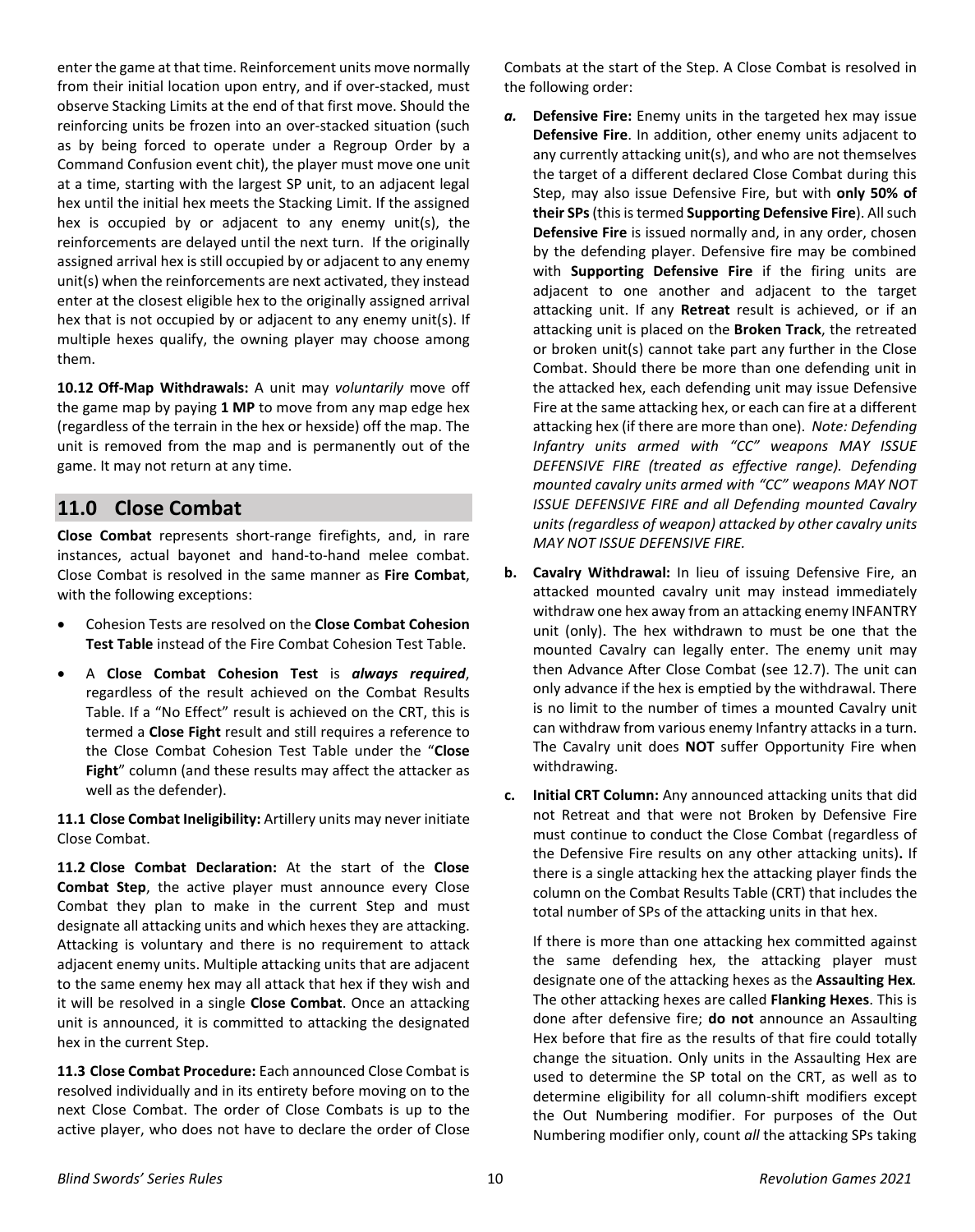part in this Close Combat (i.e., from the Assaulting Hex plus all the Flanking Hexes) and use that SP total to calculate any eligible column shift (only). Flanking Hex units **may** still participate in an eligible Advance After Close Combat (see 12.7).

- **d. Resolving Close Combat Attacks:** The method used to resolve Close Combat Attacks is identical to the method for resolving Fire Combat.
- *e.* **Cohesion Test Determination**: Close Combats use the same procedure as Fire Combat for determining which Cohesion Test is required but use the **Close Combat Cohesion Test** portion of the table.

It is especially important to remember that ALL Close Combat results (even a "-" result) require reference to the Close Combat Cohesion Test Table!

## <span id="page-10-0"></span>**12.0 Cohesion Tests**

During Fire Combat and Close Combat, some results will require affected units to take a **Cohesion Test**. This involves a roll of both dice on the Cohesion Test Table corresponding to the combat type. The owner of the unit(s) taking the test rolls both dice, then cross references the colored die with the **Depletion Result** column and the white die with the **Skedaddle Result** column*.* Cohesion Tests are always resolved in order from left to right – apply each result in its entirety and then proceed to the next result. Lead Units always have any results applied to them first before proceeding to results pertaining to any other units.

**12.1 Fire Combat Cohesion Test Procedure:** The player owning the unit(s) subject to a Fire Combat Cohesion Test refers to the **Fire Combat Cohesion Test Table** and finds the section that corresponds with the Cohesion Test type achieved on the CRT - *Routine*, *Tough* or *Severe*. The **Depletion Test** is resolved and completely applied first. Then the **Skedaddle Test** is resolved.

- **a. Depletion Test:** The first Cohesion Test is the **Depletion Test**. Find the row that matches the colored die roll in the section that corresponds with the type of Cohesion Test required.
	- **No Effect (-):** The test is passed and there is no effect on the Lead Unit.
	- **Deplete (D):** The Lead Unit, if on its *FR* side, is flipped over to its *BW* side. If it is already on its *BW* side, it must take an immediate **Break Test** (se 12.6).
	- **Deplete Two Units (D2):** The Lead Unit plus the next largest **printed** SP unit in the target hex each suffer a **Deplete** result as above. If only one unit is in the target hex, treat this as a "D".
	- **Deplete All Units (D all):** Every unit in the target hex suffers a **Deplete** result as above.
- **b. Skedaddle Test:** The second Cohesion Test is the **Skedaddle Test**. Find the row that matches the white die roll in the section that corresponds with the type of Cohesion Test

required. Sometimes, multiple results can be listed, in which case all are applied together.

- **No Effect (-):** The test is passed, and the Lead Unit is unaffected.
- **Morale Hit (MH):** The Lead Unit is given a **Morale Hit** (see 12.5). A result of **2MH** indicates that two Morale Hits are incurred by the Lead Unit.
- **Break Test (BT):** The Lead Unit must take a **Break Test** (see 12.6).
- **Retreat (R#):** The Lead Unit **Retreats** (see 12.3) the number of hexes indicated.
- **Panic Result (P1):** This result means that, in addition to the normal result to the Lead Unit, one other unit (if available) will **Panic**. The *firing player* selects one enemy unit (not the Lead Unit) in the targeted hex, or in any adjacent hex, that has a *modified* **CR of 2 or less**. This selected **Panicked** unit then suffers **one MH** and must **Retreat three hexes** (R3). No Panic occurs if there are no eligible units with a low enough CR. If there is more than one eligible unit to select, the unit with the **lowest modified CR** of those eligible *must* be selected. If again there is more than one unit qualified, the firing player can select the eligible unit of the players choice.

**Important Note:** Only the **Lead Unit** is affected by Fire Combat Skedaddle results unless there is Panic. The Panic result is applied *after* all results are first applied to the Lead Unit. Thus, the retreat of the Lead Unit may affect the Unit Support status (and thus the modified CR) of any potential panicking units.

**Panic Example:** *A stack of three targeted units of 4 SPs, 3 SPs and 1 SP and all with a printed CR of 3 and no markers are attacked by Fire Combat. The CRT roll achieves a "Tough" Cohesion Test result. Adjacent to the stack of three defenders is a single friendly Shaken unit with 6 SPs and a CR of 4. The attacking player rolls a colored 5 and a white 5, which is a D2 Depletion Test result and a MH RA2 (P1) Skedaddle Test result. The Depletion Test result is applied first, and the D2 causes the defending Lead Unit (the 4 SP unit) and the next-largest SP unit (the 3 SP unit) to be flipped to their BW sides. The Lead Unit is now 1 SP with a CR of 2 and the other affected unit is now a C SP unit with a CR of 2. The Skedaddle Test is then applied, and the Lead Unit is given a "Shaken" marker and retreats two hexes.* 

*The Panic Result must now be resolved. The firing player can apply the Panic Result to one qualified enemy unit. Only the C SP unit can be selected as the 1 SP unit (CR 2) was the Lead Unit and cannot be chosen and the adjacent Shaken 6 SP unit (CR is 3) does not have a low enough CR. So, the player must choose the C SP unit and that unit becomes "Shaken" and then retreats two hexes.*

**12.2 Close Combat Cohesion Test Procedure:** The players refer to the **Close Combat Cohesion Test Table** and find the section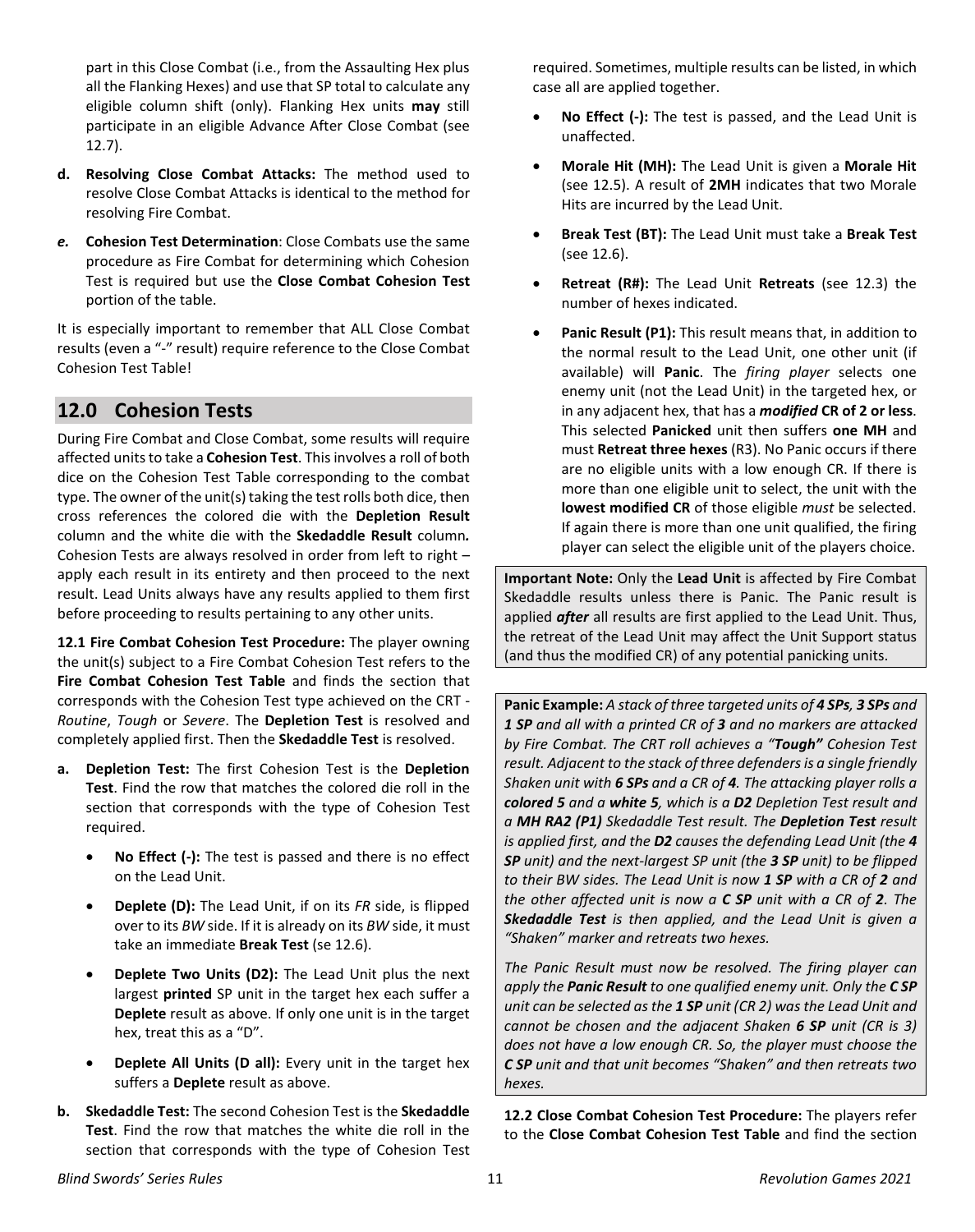that corresponds with the type of Cohesion Test result achieved on the CRT - *Close Fight, Routine*, *Tough* or *Severe*. The **Depletion Test** is resolved and completely applied **first**. Then the **Skedaddle Test** is resolved.

- **a. Depletion Test:** The first Cohesion Test is the **Depletion Test**. Find the row that matches the colored die roll in the section that corresponds with the type of Cohesion Test required.
	- **No Effect (-):** The test is passed and there is no effect on the Lead Unit.
	- **Attacker Deplete (AD):** The *attacking* unit with the largest *printed* SP value (from the Assaulting Hex if multiple attackers and owning player's choice if more than one such unit) is affected. A unit on its *FR* side is flipped to its *BW* side. A unit already on its *BW* side takes an immediate **Break Test** (see 12.6).
	- **Deplete (D):** as Fire Combat Cohesion Test
	- **Deplete Two Units (D2):** as Fire Combat Cohesion Test
	- **Deplete All Units (D all):** as Fire Combat Cohesion Test
	- **Both Deplete (BD\*):** the defending Lead Unit suffers a **Deplete** result *and* the *attacking* unit with the largest *printed* SP value (from the Assaulting Hex if multiple attackers and owning player's choice if more than one such unit) suffers an **Attacker Deplete** result. **Exception**: If the attacking units have a total modified SP value that is **at least triple** the total modified SP value of the units in the defending hex, apply only the "**D**" result. If the units in the defending hex have a total modified SP value that is **at least triple** the total modified SP value of the attacking units apply only the "**AD**" result.
- **c. Skedaddle Test:** The second Cohesion Test is the **Skedaddle Test**. Find the row that matches the white die roll in the section that corresponds with the type of Cohesion Test required. The results of the Skedaddle Test in a Close Combat are slightly different than in a Fire Combat. If multiple results are listed, all are applied in the order listed.
	- **No Effect (-):** The test is passed, and the Lead Unit is unaffected.
	- **Attacker Morale Hit (AMH):** The *attacking* unit with the largest *printed* SP value (from the Assaulting Hex if multiple attackers and owning player's choice if more than one such unit) receives a **Morale Hit** (see 12.5).
	- **Attacker Retreats (AR#):** The *attacking* unit with the largest *printed* SP value (from the Assaulting Hex if multiple attackers and owning player's choice if more than one such unit) **Retreats** (see 12.3) the number of hexes indicated.
	- **Morale Hit (MH):** as Fire Combat Cohesion Test
	- **Break Test (BT):** as Fire Combat Cohesion Test
- **Defenders Retreat (RA#):** *All units*in the defending hex each **Retreat** (see 12.3) the number of hexes indicated.
- **Panic Result (P#):** as Fire Combat Cohesion Test *except* that if the result is "**P2**" or "**P3**", the enemy player selects **two** or **three** eligible units (respectively) to effect. If there are multiple eligible units, they must be chosen starting with the **lowest modified CR** unit first.

**Important Note:** When conducting **Close Combat Panic**, do so in the following order: Apply the normal combat result to the **Lead Unit** first; then determine who will Panic (which can include units that were stacked with the Lead Unit and may be affected by an "RA" result); then apply the Panic result to the chosen units; and finally, retreat any units that were stacked with the Lead Unit the maximum distance that would apply, either from the original "RA" result or from the Panic effect, whichever is greater (but not both).

**12.3 Retreat Movement:** If the Cohesion test result dictates a **Retreat**, the affected unit must be immediately retreated. Retreat movement is counted in total hexes – not MPs! *The terrain MP cost of hexes retreated through is ignored*. The unit must retreat the entire distance mandated by the test result. Retreats are conducted by the owning player, one unit at a time if a stack is affected, and follow this order of priority:

- It must finish its retreat the number of hexes **away from its original location** specified by the retreat result. This means that a unit might retreat more hexes than specified to avoid other retreat restrictions, as long as it ends up that far away from its original hex.
- It may not enter a hex with an enemy unit.
- It may not enter an impassable hex or cross an impassable hexside.

If the retreating unit cannot retreat without meeting **all** three of these initial requirements, it is placed in **Broken Box 3** on the **Broken Track. Exceptions:** A unit retreating off the map is placed in the Broken Box 1 instead. Artillery and Fragile units are eliminated.

If this first set of retreat requirements can all be met, the following restrictions must be met, **if possible**. They are listed in order of precedence.

- o The retreat path must follow hexes not adjacent to the enemy unit(s) that caused the retreat.
- o The retreating unit must avoid moving adjacent to other enemy unit(s) that did not cause the retreat.

**Note:** that if a retreating unit moves from a hex adjacent to one or more enemy units (other than the initial hex of retreat), those enemy units may **Opportunity Fire** (see 10.7). Any Depletion, Break Test and/or Retreat result received is applied normally at that point in the retreat, with a Retreat result being added to the total current Retreat distance. The retreating unit may not end its retreat in a hex so as to cause the hex to be over-stacked. If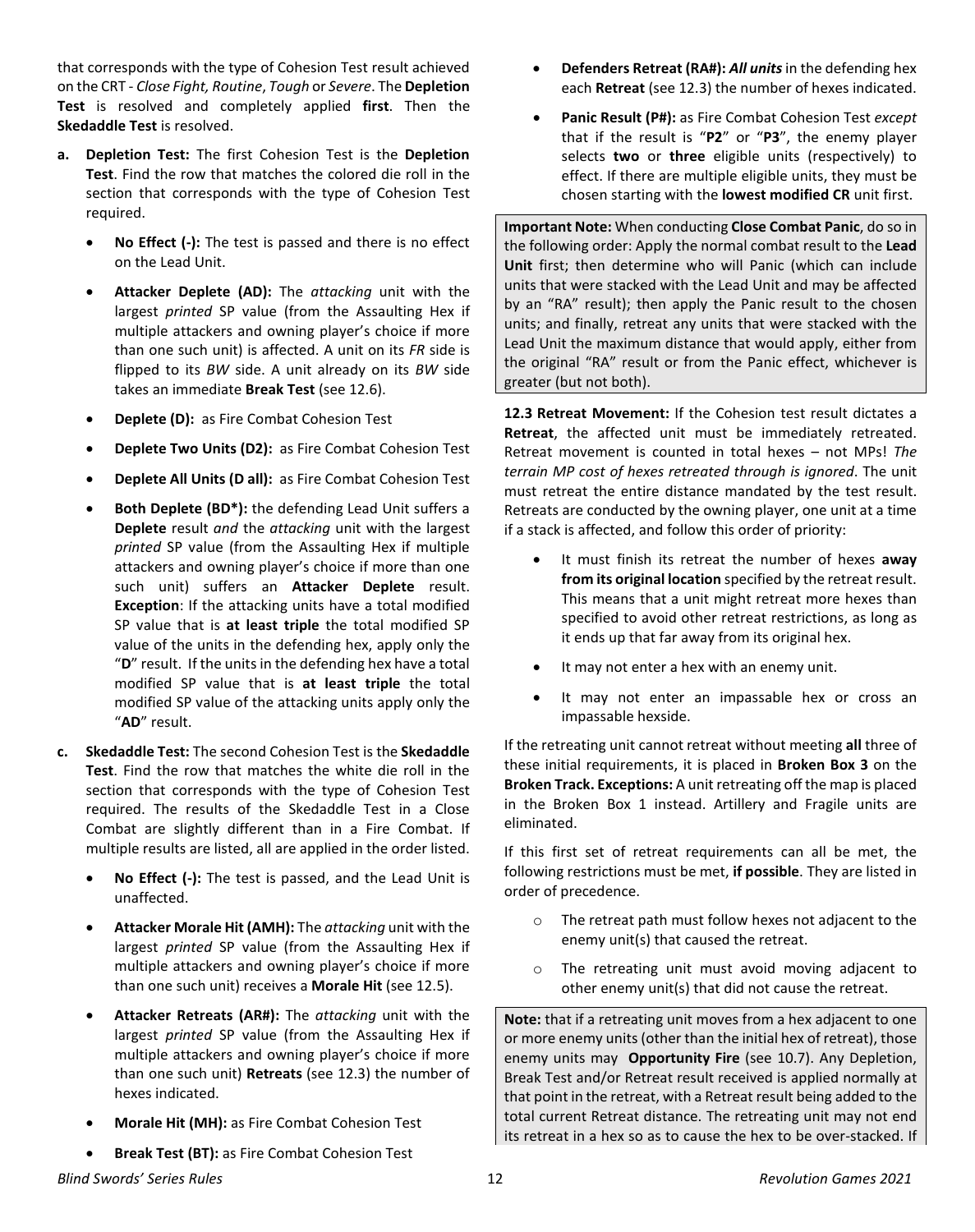the only hex available to retreat into that meets all the higher priorities is a hex that would now be over-stacked. the retreating unit retreats additional hexes until it reaches a hex it can legally stack in.

**12.4 Unit Support:** Units that have friendly units from the same brigade in the immediate vicinity can derive morale and physical support from those units, boosting their own ability to withstand enemy fire or assault. This is modeled by modifying an unsupported unit's **CR**. Unit Support is judged and applied in every instance that a unit is required to refer to its **modified CR**.

- **a. Unit Support Qualification**: The definition of **Support** depends on the type of unit involved, as follows:
	- i. **Infantry and Cavalry:** An Infantry or Cavalry unit is Supported if there is at least one non-Shaken and non-Disrupted unit from the same Brigade stacked with it or in an adjacent hex. Note that the unit providing support can be Battleworn.
	- ii. **Artillery**: An **Artillery** unit is **Supported** only when stacked with or adjacent to any *non-Shaken* and *non-Disrupted* **Infantry or Cavalry** unit.
	- iii. **Unit on the Broken Track**: Units in the "Available" box on the Broken Track that are attempting to Rebuild *are automatically Supported.*
- **b. Unit Support Effect:** If a unit does not have qualifying Unit Support, it is deemed to be **Unsupported,** and its **CR** is decreased by one **(-1)**.

**Note:** It is important to note that Unit Support (or the lack thereof) is **always** considered when a unit's modified CR needs to be referenced.

**12.5 Morale Hits:** If the Cohesion Test result indicates a **Morale Hit** (**MH**), the testing unit applies this result as follows:

- **Unit does not already have a Morale Hit marker:** The unit receives a "Shaken" marker and its **SP** and **CR** values are each reduced by one **(-1)**. If the unit receives two Morale Hits, the marker is placed on its "Disrupted" side and the unit's **SP** and **CR** values are each reduced by two **(-2)**.
- **Unit already has a "Shaken" marker:** The unit's current marker is flipped over to its "Disrupted" side and the unit's **SP** and **CR** values are each reduced by two **(-2)**. If the unit receives two Morale Hits, it is marked Disrupted and then must take a Break Test (see below).
- **Unit already has a "Disrupted" marker:** The unit keeps its "Disrupted" marker and must take an immediate **Break Test** (see 12.6). If the unit receives two Morale Hits, it must take two separate Break Tests.

**12.6 Break Test:** Certain Cohesion Test Table results call for units in extreme distress to make a **Break Test**.

• A unit receiving a "**Break Test (BT)**" result.

- A unit on its *BW* side receiving a "**Deplete (D)**" result. **Fragile** units only have a *BW side.*
- A unit with a "Disrupted" marker receiving a "**Morale Hit (MH)**" result.

A Break Test is resolved immediately upon a unit receiving it. *Note that a unit could be required to take more than one Break Test from the same result (for example, a Disrupted unit that receives two Morale Hits).* When resolving a Break Test, the owning player rolls one die and compares it to the testing unit's modified **CR**. Find the row on the **Break Test Table** that corresponds to the die roll and apply the indicated result as follows:

- **Die Roll equals or is less than CR:** The testing unit is given a "Shaken" marker. If it is already Shaken, flip the marker to its "Disrupted" side. If the unit is already Disrupted, there is no effect.
- **Die Roll 1 more than CR:** Remove any Morale Hit markers and then place the unit, on its *BW* side, into **Broken Box 1** on the **Broken Track**. **Exception:** If the affected unit is **Artillery** or a **Fragile** unit (see 2.1), it is eliminated.
- **Die Roll 2 more than CR:** Remove any Morale Hit markers and then place the unit, on its *BW* side, into **Broken Box 2** on the **Broken Track**. Exception: If the affected unit is **Artillery** or a **Fragile** unit, it is eliminated.
- **Die Roll 3+ more than CR:** Remove any Morale Hit markers and then place the unit, on its *BW* side, into **Broken Box 3** on the **Broken Track**. Exception: If the affected unit is **Artillery** or a **Fragile** unit, it is eliminated.

**12.7 Advance After Close Combat:** When a hex is vacated by all enemy unit(s) after taking a Cohesion Test caused by a Close Combat (only), the surviving friendly unit(s) that were committed to attack the hex (including **Flanking Hex** units) or that were attacked from the hex may advance to occupy the now-empty hex, up to the stacking limit. Note that this advance is allowed by both attacking and defending units**.** Advancing units are not subject to Opportunity Fire (see 10.7) when they make the advancing move.

If the defeated enemy retreated two or more hexes or was **Broken** (for any reason), the victorious units may advance **two hexes**. The first hex advanced must be the hex previously occupied by the retreating or broken unit(s). The second hex can be any legal hex adjacent to that hex. Again, no Opportunity Fire is allowed against advancing units.

**12.8 The Broken Track:** Most infantry and cavalry units do not get permanently eliminated from the game. They are placed on the **Broken Track** into one of several boxes which corresponds to a unit's level of distress.

**Artillery** units and **Fragile** units are never placed on the Broken Track. Instead, they are permanently eliminated from play.

**The Broken Boxes:** Each Broken Box is labeled with a number or "Available". Broken Box "3" represents the greatest degree of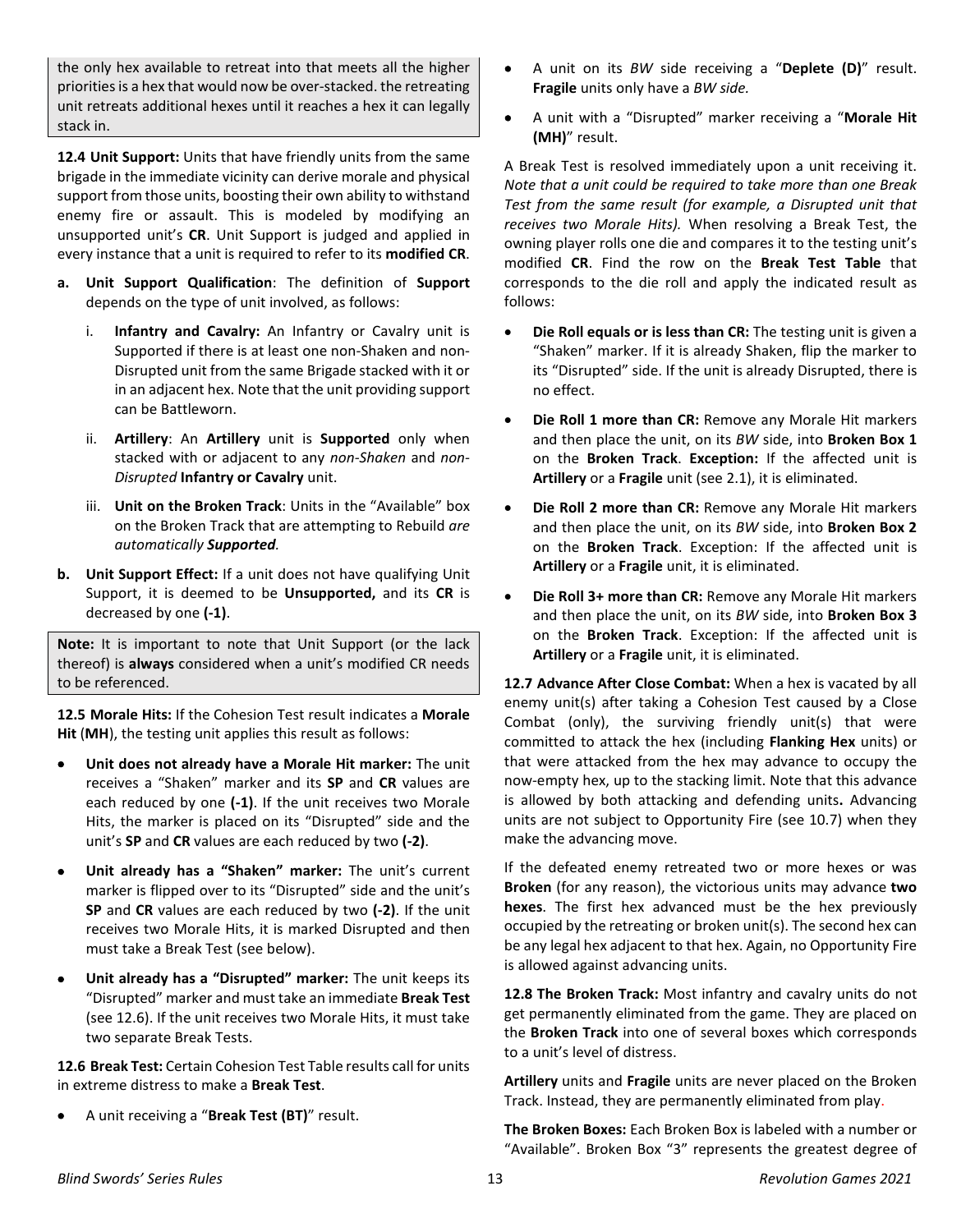disorganization and demoralization. The "Available" Box represents the least disorganized Broken state. Units are placed in a numbered box per the Cohesion Test result achieved. Units on the Broken Track are always placed on their *BW* side. Remove any markers from a unit on the Broken Track.

- a. **Broken Track Adjustments:** During the **End Turn Phase**, all units in each Box are moved down the track to the next lower-numbered Box or to the "Available" Box (from the "1" Box). Units in the "Available" Box must remain in that Box for the remainder of the game unless **Rebuilt** (see 13.2b). To prevent confusion, move units in the "1" Box first, then the "2" Box, then the "3" Box.
- b. **Rally Eligibility:** Units located in the "Available" Box are eligible to use a **Rebuild** action (see 13.2b). Rebuilt units are immediately removed from the "Available" Broken Box and placed on the map in an eligible location on their *BW* side.

**Close Combat and Cohesion Test Example: USA units 1st WV (3-**2 on its FR side) and 4*th WV* (4-1 on its BW side) are stacked together, under Attack Orders and adjacent to a *Battleworn* CSA stack consisting of the *36th VA* (5-4 on its BW side) and the *69th NC* (2-3 on its BW side). The USA stack is situated on Level-4 Clear terrain, while the CSA stack is on Level-5 Clear terrain with a Slope hexside between the two stacks. The USA player decides to declare a Close Combat attack. The CSA units issue Defensive Fire and get a "No Result." The USA units then attack with 6 SPs, starting the combat on the "**6-7**" column. This combat is then shifted two columns to the left due to the Slope hexside and another column to the left because the defending units have a better CR. That's three shifts to the left and therefore puts the final Close Combat CRT column at "**3**". The USA player rolls two dice and gets a colored **5** and a white **2** for "**52**". Looking down the "**3**" column, we see that a roll of 52 corresponds to the "**51– 53**" row and a result of  $\vert \cdot \vert 0 \vert 1$ -3. The CSA Lead Unit is the 36<sup>th</sup> *VA,* which has a CR of **4** (its printed CR of 4 is used because it has Unit Support from the *69th NC*, which is also from Smith's Brigade*).* The result is "–", which during a Close Combat is a **Close Fight** result. The USA player rolls two dice again, this time rolling a **5** on the colored die and a **3** on the white die and references the "**Close Fight**" section of the Close Combat Cohesion Test Table.

The **Depletion Test** result is "**BD\*,**" therefore both sides need to Deplete a unit. The USA player must Deplete the *4th WV* (as it is the larger SP unit) and since its already on its BW side, the unit must take a Break Test. The USA player rolls one die against the unit's printed CR of **1** and rolls a **1**, which means the unit is not Broken but is given a "Shaken" marker. The CSA player must also Deplete the *36th VA* (the defending Lead Unit) and it also must then take a Break Test since it's on its BW side. The player rolls a 4, which means the unit is placed on the Broken track in the Broken Box 1 as the die roll was one above its CR.

The **Skedaddle Test** result is "**AM**", which means one of the two attacking USA units must take a Morale Hit. Again, this must affect the larger-SP *4th WV* (because you use the printed SPs, not the modified SPs), and the USA player flips the "Shaken" marker

over to its "Disrupted" side (Note that these values are examples only).

## <span id="page-13-0"></span>**13.0 Rally**

To get Battleworn, Shaken, and Disrupted units back into the fight, players must attempt to Rally those units. This activity may only be attempted during the active Brigade's **Rally Step**, and only under certain orders and in certain conditions.

**13.1 Rally Eligibility:** To attempt a Rally, a unit must meet all the following qualifications:

- If an **Infantry or Cavalry** unit it must belong to the currently Active Brigade.
- If an **Artillery** unit, it must be stacked with or adjacent to any unit belonging to the currently Active Brigade. An **Artillery** unit may only conduct a Recovery action (see 13.2a) but may do so multiple times in a single turn if it meets this requirement more than once. Artillery *may not* conduct a Rebuilding procedure (see 13.2b) in the Rally Step – it may only do so in the Artillery Rally Step (see 6.4).
- The Active Brigade must be under **Regroup** or **Defend** Orders.
- It must be at least **three hexes** away from any enemy unit (counting the Rallying unit's hex but not counting the enemy unit's hex), or in the **"Available"** Box on the Broken Track.
- A unit can be rallied by an event chit by following the procedure outlined in the chit description.

**13.2 Rally Procedure:** Once eligible units have been identified, the player may perform **Recovery** and/ or **Rebuilding**, depending on the current Brigade Order. An eligible unit may conduct either Recovery or Rebuilding in a single Rally Step – not both.

- **a. Recovery:** This procedure allows the removal of one or more **Morale Hits** from a unit. The number of Hits removed depends on the Brigade Order, as follows:
	- **Defend Order:** Each eligible unit may remove **one Morale Hit.** A unit can discard its "Shaken" marker or flip its "Disrupted" marker over to its **"Shaken" side**.
	- **Regroup Order:** Ea*c*h eligible **unit may remove** *all* **its Morale Hits**. Remove the "Shaken" or "Disrupted" marker.
	- **Any Other Order:** Units may not recover.
- **b. Rebuilding:** To attempt to Rebuild a unit, the owning player rolls one die and compares the die roll to the unit's *BW modified* **CR** (remember that a Rebuilding unit in the "**Available**" box is automatically considered to have **Unit Support**). If the roll is less than or equal to the **CR**, the Rebuild attempt is successful and the unit flips to its *FR* side, or if in the "**Available"** box is placed on-map on its *BW* side.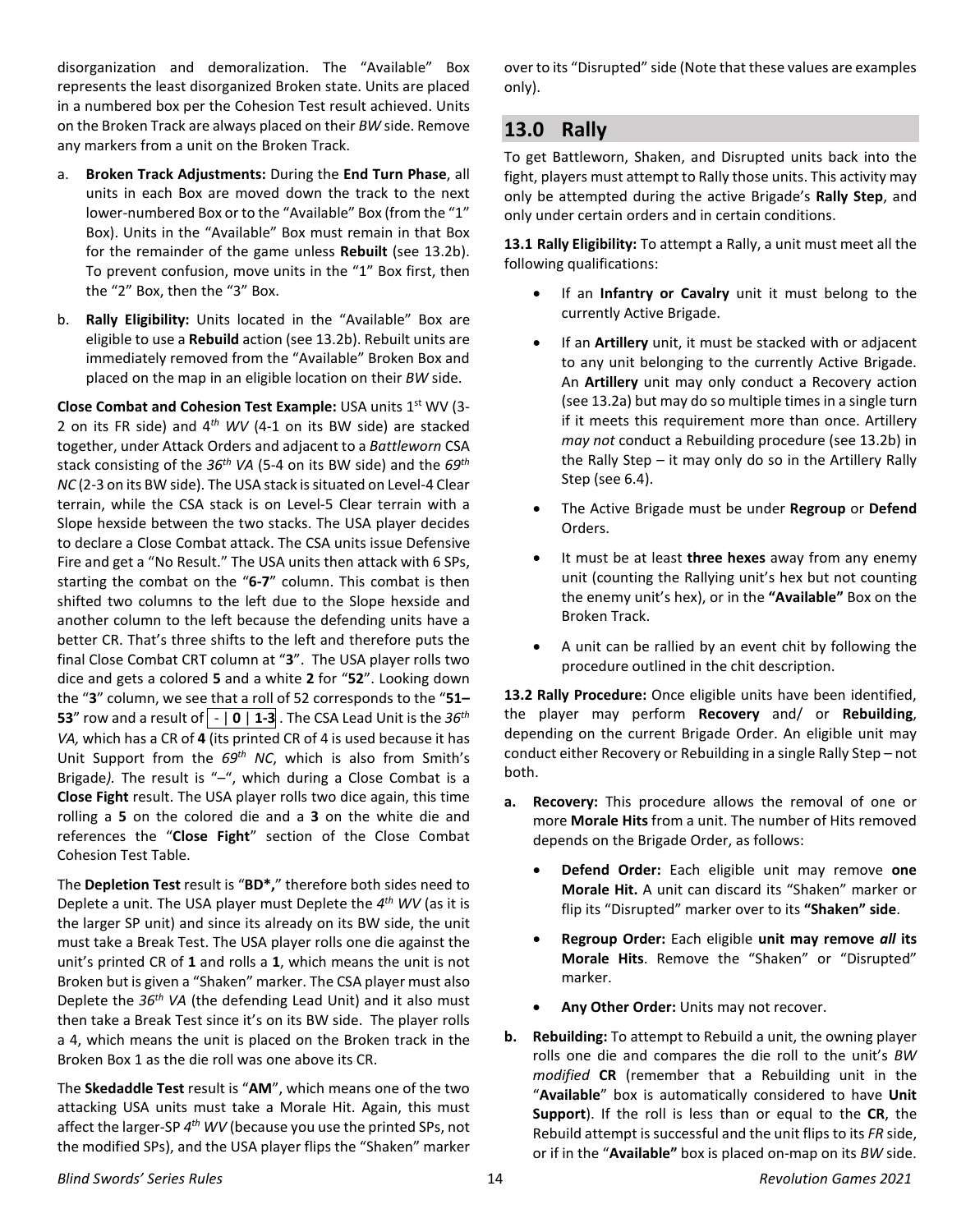If **greater than the CR,** the Rebuild attempt is unsuccessful and the unit remains in its current condition. Note that **Fragile** units and **Artillery** units cannot be Rebuilt once eliminated. Also note that a *BW* Artillery unit still on the map can be Rebuilt to its *FR* side. In addition, an Artillery unit may only attempt a Rebuild during the Artillery Step.

Rebuilding can only be conducted with units under a **Regroup Order**. Each eligible unit may make one Rebuild attempt (as described above). If a unit on the map is successful, it is flipped over to its *FR* side. If this causes the unit's hex to exceed the stacking limit, that unit must immediately displace to an adjacent hex that is further away from the nearest enemy unit and that will not exceed the stacking limit. Repeat this displacement, if necessary, until stacking limits are met. Units under any other Order may not Rebuild.

If a successful unit is re-entering the map from the "Available" Box, it is placed on its *BW* side in any hex that is at least three hexes from any enemy unit. It must also be within three hexes of another unit from the Active Brigade. If there is no other unit from the Active Brigade on the map, then it must be within three hexes of another unit from the Active Brigade's Division. If this is not possible, then it can be placed within three hexes of any friendly unit. If no such hex exists on the map, then the unit may not attempt to Rebuild until an eligible hex is available.

Example: Tyler's Brigade has been taking heavy casualties and the USA player decides it's time to get those units rallied. The Disrupted 7<sup>th</sup> IN-a is on its BW side and adjacent to an enemy unit. The fresh but Shaken *7th IN-b* is immediately behind it. The *110th PA-a* is in the "Available" Box on the Broken Track.

If the USA player wants to do some rallying but also keep fighting, they could give **Defend** Orders to the Brigade. This will allow the Brigade to conduct Fire Combat, withdraw the *7th IN-a* back two hexes (subjecting it to Opportunity Fire) and move the *7th IN-b* up one hex to relieve them. During the Rally Step, since the boys from Indiana are now three hexes from any enemy unit, they can perform a Recovery action on the  $7<sup>th</sup>$  IN-a and flip the "Disrupted" marker to its "Shaken" side.

If the player had instead chosen a **Regroup** Order, none of the units could move and they would only have been able to Rebuild the 110<sup>th</sup> PA-a (because it's in the "Available" Box of the Broken Track) since both the *7th IN-a* and *7th IN-b* are too close to the enemy. If they had rolled a "**1**" on the die, this would be less than the *7th IN-b*'s CR of **2** and would allow the unit to be immediately returned to the map on its BW side, at least three hexes from any enemy unit and within three hexes of either of the other two USA units.

**REBUILD OPTION:** To more accurately reflect the fact that once a unit broke in combat it rarely returned to good order, we recommend that you not allow a unit to ever Rebuild to its *FR* side once it has been placed on the Broken Track. Unfortunately, it is not possible within the physical constraints of the game package to provide markers to keep track of such units. However, if players wish to do some additional bookkeeping, they may opt to not allow units that have returned from the Broken Track to ever to be Rebuilt to their *Fresh* sides – they must remain on their *Battleworn* sides.

## <span id="page-14-0"></span>**14.0 End Turn Phase Procedures**

When no chits remain in the draw cup, players proceed to the **End Turn Phase** to conduct various housekeeping procedures, check on special situations, and update the game's progress.

**14.1 Final Held Chit Play:** Both players may play one or more of any eligible Event or CIC chits they are still holding at this time (i.e., any chits that were being held, such as CIC, Firefight and Rebel Yell chits). First the USA player announces and plays a chit, followed by the CSA player and so on until all the eligible chits are played.

**14.2 Victory Point Awards:** Both players count the number of Victory Points earned for the current turn and adjust the VP markers to indicate the new net VP total depending on the scenario being played.

**14.3 Reset Brigade Activation Status Markers:** Any Brigade Activation Status markers on their "Activated" side are flipped back over to their "Available" (flagged) side. In addition, any Brigades that will be entering play next Game Turn have their Brigade Activation Status markers added to the existing group of markers.

**14.4 Update Broken Track:** Move all units on the Broken Track to the next lower-numbered box, except units located in the "Available" Box, which remain there.

**14.5 Prepare for Next Turn:** Both players gather all their Event chits together to get ready for next turn's Command Decision Phase. Finally, move the Game Turn marker to the next space of the Game Turn Track. If this is the last turn of the scenario, count the number of Victory Points for each side (see the scenario rules) and determine the game's winner.

#### **Credits**

*"Blind Swords" System Designer:* Hermann Luttmann "*Blind Swords*" System Developer: Fred Manzo, Roger Miller